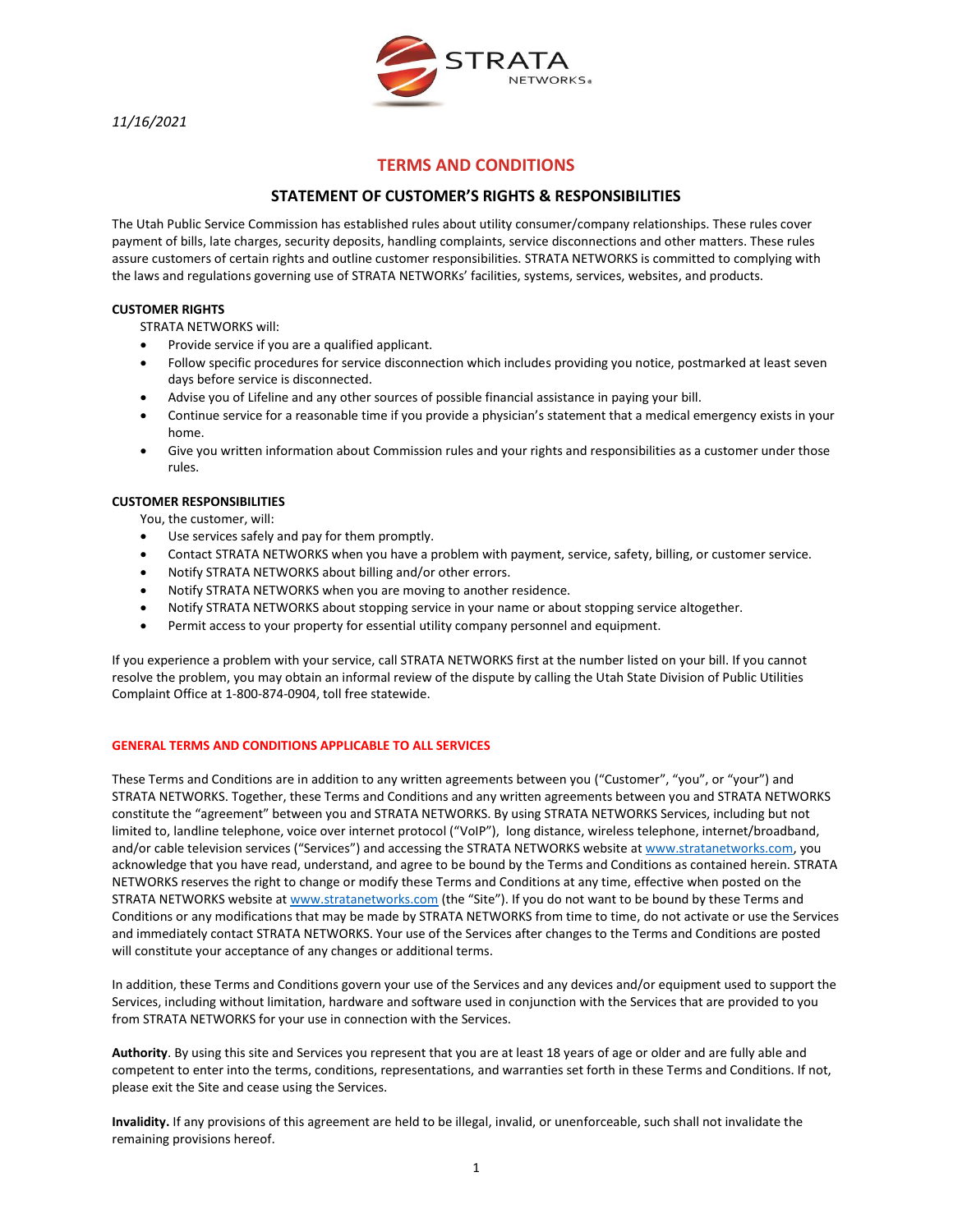**No Warranty**. STRATA NETWORKS MAKES NO WARRANTIES OF ANY KIND, WHETHER STATUTORY, EXPRESSED OR IMPLIED, FOR THE SERVICES IT IS PROVIDING, INCLUDING BUT NOT LIMITED TO, WARRANTIES OF NONINFRINGEMENT OF THIRD-PARTY RIGHTS, MERCHANTABILITY, FITNESS FOR A PARTICULAR PURPOSE, OR TITLE. WITHOUT LIMITING THE FOREGOING, STRATA NETWORKS DOES NOT WARRANT THAT ITS SERVICES WILL BE UNINTERRUPTED, FREE OF ERRORS, VIRUSES OR OTHER FORMS OF CORRUPTION; OR THAT ITS SERVICES WILL PREVENT UNAUTHORIZED ACCESS BY THIRD PARTIES.

### **Limitation of Liability.**

- STRATA NETWORKS, ITS SUBSIDIARIES, AFFILIATES, OFFICERS, DIRECTORS, EMPLOYEES OR AGENTS WILL NOT BE LIABLE FOR INDIRECT, CONSEQUENTIAL, INCIDENTAL, SPECIAL, OR PUNITIVE DAMAGES INCLUDING BUT NOT LIMITED TO, LOSS OF BUSINESS OR BUSINESS OPPORTUNITY, LOSS OF PROFITS, LOSS OF REVENUE, LOSS OF INFORMATION, DATA, OR OTHER COMMERCIAL OR ECONOMICAL LOSS, THAT RESULTS FROM YOUR USE OF OR THE INABILITY TO USE, THE SERVICES, STRATA NETWORKS' EQUIPMENT, OR THE SITE, OR FOR ANY INFORMATION PROVIDED AT THE SITE, INCLUDING THE CONTENT AND CUSTOMER'S CONTENT, WHETHER SUCH DAMAGES ARE BASED ON BREACH OF CONTRACT OR TORT EVEN IF STRATA NETWORKS HAS BEEN NOTIFIED OF THE POSSIBLITY OF SUCH DAMAGES.
- STRATA NETWORKS LIABILITY TO YOU FOR ANY OTHER DAMAGES DUE TO FAILURES OF THE SERVICE ARISING FROM ITS NEGLIGENCE OR BREACH OF CONTRACT SHALL BE LIMITED TO, IN THE AGGREGATE, THE AMOUNT OF THE CHARGES FOR THE SERVICE AFFECTED BY THE FAILURE FOR THE PERIOD OF SUCH FAILURE.
- **Unauthorized Access and Hacking.** STRATA NETWORKS IS NOT RESPONSIBLE FOR UNAUTHORIZED ACCESS TO, OR ALTERATION, THEFT, OR DESTRUCTION OF YOUR DATA, PROGRAMS OR OTHER INFORMATION THROUGH ACCIDENT, WRONGFUL MEANS OR ANY OTHER CAUSES WHILE SUCH INFORMATION IS STORED OR TRANSMITTED ACROSS STRATA NETWORKS PROVIDED NETWORK FACILITIES OR CUSTOMER PREMISE EQUIPMENT.
- **Liability for Content.** STRATA NETWORKS IS NOT RESPONSIBLE FOR THE CONTENT OF ANY INFORMATION TRANSMITTED, ACCESSED, OR RECEIVED BY YOU THROUGH STRA+TA NETWORKS' PROVISION OF THE SERVICES. THIS INCLUDES BUT IS NOT LIMITED TO, THE LOSS OF DATA RESULTING FROM DELAYS, DROPPED CALLS, CABLE TV TRANSMISSION FAILURES, NON-DELIVERIES, MIS-DELIVERIES, OR SERVICE INTERRUPTIONS CAUSED BY ITS OWN NEGLIGENCE OR CUSTOMER'S ERRORS OR OMISSIONS.

**Governing Law and Venue**. This agreement and your use of the Services, STRATA NETWORKS Equipment, and site will be governed, interpreted, construed, and enforced solely and exclusively in accordance with the laws of the State of Utah, without regard to its conflicts of law provisions. In the event of legal action arising out of or related to this agreement, including claims for non-payment of amounts owed hereunder, you expressly agree that the exclusive jurisdiction shall be Duchesne or Uintah Counties, State of Utah, and you further agree to submit to the exercise of personal jurisdiction of such courts for the purpose of litigating any such claim or action. Each party waives any and all right to trial by jury in any legal proceeding arising out of or related to this agreement. If either party commences an action against the other party to enforce the provisions of this agreement or to collect any amounts owing pursuant to this agreement, the prevailing party shall be entitled to recover from the losing party, all attorneys' fees and costs incurred.

**Tariff Applicability.** Certain telecommunications services are regulated by the Federal Communications Commission (FCC) and the Utah Public Service Commission (PSC) and are provided pursuant to tariffs filed with the FCC and the PSC ("Tariffs"). These Tariffs contain the rates, service descriptions, and terms and conditions for the specific telecommunications services listed. If the Service provided to you is subject to the rates, terms and conditions contained in STRATA NETWORKS' tariffs ("Tariffs") on file with the Federal Communications Commission (FCC) or Utah Public Service Commission (PSC), these Terms and Conditions shall be subject to changes, modification, orders and rulings by the FCC or the PSC. In the event of a conflict between the terms of the applicable Tariffs and these Terms and Conditions, the terms of the Tariffs shall control and supersede these Terms and Conditions. If the Service provided is not subject to the Tariffs, these Terms and Conditions shall fully control.

### **Charges and Billings.**

- **Credit Review and Reporting.** To obtain Service, you must satisfy STRATA NETWORKS credit criteria or make a security deposit that is acceptable to STRATA NETWORKS. You authorize STRATA NETWORKS to investigate your credit history and report your performance to credit reporting agencies.
- **Charges, Fees, and Taxes You Must Pay.** You agree to pay all charges associated with the Services, including but not limited to, installation/service call charges, monthly service charges, usage charges, equipment charges, early termination charges, applicable federal, state, and local taxes and fees (however designated), regulatory recovery fees for municipal, state and federal government fees or assessments imposed on STRATA NETWORKS, permitted fees and cost recovery charges, or any program in which STRATA NETWORKS participates, including but not limited to public, educational, and governmental access, universal service, telecom relay services for the visually or hearing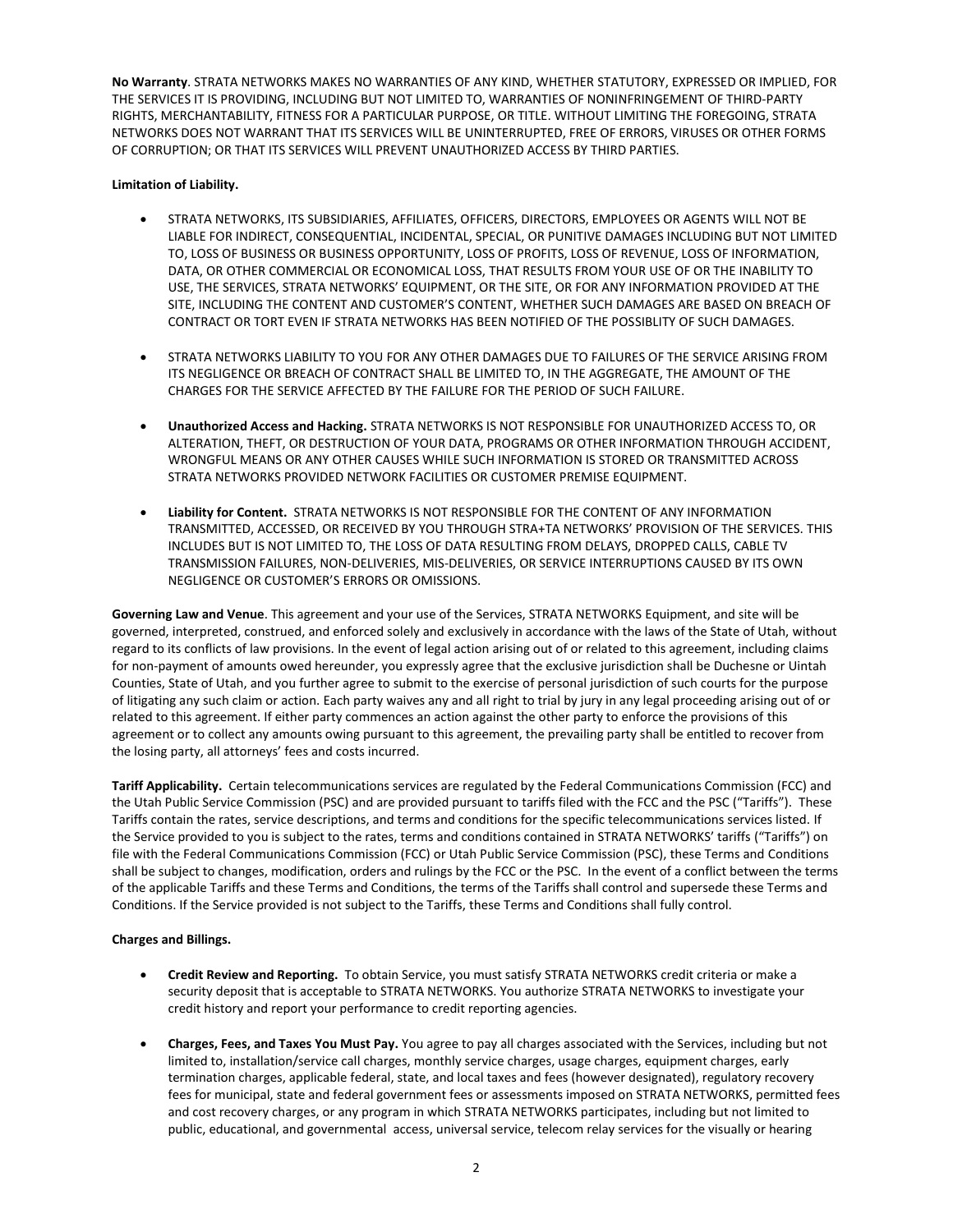impaired, rights-of-way access, and programs supporting the 911/E911 system and any fees or payment obligations imposed by governmental or quasi-governmental bodies for the sale, installation, use or provision of the Services. You will further be responsible for government-imposed fees and taxes that become applicable retroactively, if any. Not all fees apply to all Services. Your price information is contained in your Service Order.

- **STRATA NEWORKS' Billing Process.** Services are provided to you on contract or month to month basis, depending upon your Service Order. You will generally be billed monthly, in advance, for recurring service charges, STRATA NETWORKS equipment charges, and fees. All other charges will be billed monthly in arrears, such as pay per view movies or events, measured and per-call charges (when applicable). You shall make payment to STRATA NETWORKS for all invoiced amounts within thirty (30) days after the date of the invoice. Any amounts not paid to STRATA NETWORKS within such period shall be considered past due.
- **Introductory Rates.** If you are receiving Services at an introductory rate, after the introductory period, regular charges for the Services will apply.
- **Partial Payments.** STRATA NETWORKS does not waive its rights to collect the full balance owed to it by accepting partial payment. STRATA NETWORKS will apply the partial payment to the outstanding charges in the amounts and proportions it determines, in our sole discretion.
- **Credit Card Payments.** You may use a credit card to pay for the Services by calling Customer Service, setting up a recurring automatic monthly charge to your credit card, or through online bill pay (through our web portal). In the event you have set up an automatic payment by credit card or store a credit card for future use from our web portal; STRATA NETWORKS will convert your credit card data to a merchant bank token to better secure your card information. This process requires STRATA NETWORKS run a one cent transaction that will be immediately voided. If you choose automatic payment by credit card, STRATA NETWORKS will charge your credit card each month. A fee will be charged on any credit card that is declined, and Services may be terminated or suspended. If you use a credit card to pay for the Services, use of the card is governed by the card issuer agreement, and you must refer to that agreement for your rights and liabilities as a cardholder.
- **Third Party Charges That Are Your Responsibility.** You acknowledge that you may incur charges with third-party service providers such as accessing online services, purchasing or subscribing to offerings via the Internet or interactive options on your STRATA NETWORKS' cable Services that are separate and apart from the amounts charged by us.
- Payment. If you use a credit card to pay for the Services, your use of the card is governed by the card issuer agreement, and you must refer to that agreement for your rights and liabilities as cardholder. If you make a payment by check, you authorize STRATA NETWORKS to collect your check electronically. You agree that you may not amend or modify this agreement with any restrictive endorsements (such as "paid in full"), or other statements or releases on accompanying checks or payments accepted by STRATA NETWORKS, and any such notations have no legal effect.
- **Rejected/Dishonored Payments.** You will be assessed a service charge up to the full amount permitted by law for any check or other payment used to pay for the Services that has been rejected by the bank or other financial institution.
- **Late Payments.** Any past due amount shall be subject to interest at the rate of 18% per annum on any unpaid fees or other charges.
- **Suspension or Termination of Services.** If your account is delinquent, STRATA NETWORKS may suspend or terminate your Services in accordance with applicable law.
- **Reconnection Fees and Related Charges.** If you resume or reinstate your Services after any suspension or disconnection of your Services (voluntary or involuntary), STRATA NETWORKS may require you to pay a reconnection fee and/or service activation fee. These fees are in addition to all past due amounts, late payment charges, and Early Termination Fees (as set forth below) and shall be payable in full prior to reactivation of the Services. Reconnection of the Service(s) is subject to our credit policies, this agreement and applicable law.
- **Costs of Collection.** In the event you fail to pay the monthly fee or any charge owing to STRATA NETWORKS, or in the event of any other default, STRATA NEWORKS may use a collection agency or attorney to collect your delinquent account. You agree to pay all reasonable costs of collection or other action, including attorneys' fees and costs.
- **Credit Inquiries.** You authorize STRATA NETWORKS to make inquiries and receive information about your credit experience from others, to enter this information into your account file, and to disclose this information to appropriate third parties for reasonable business purposes, in conformance with all applicable state and federal laws.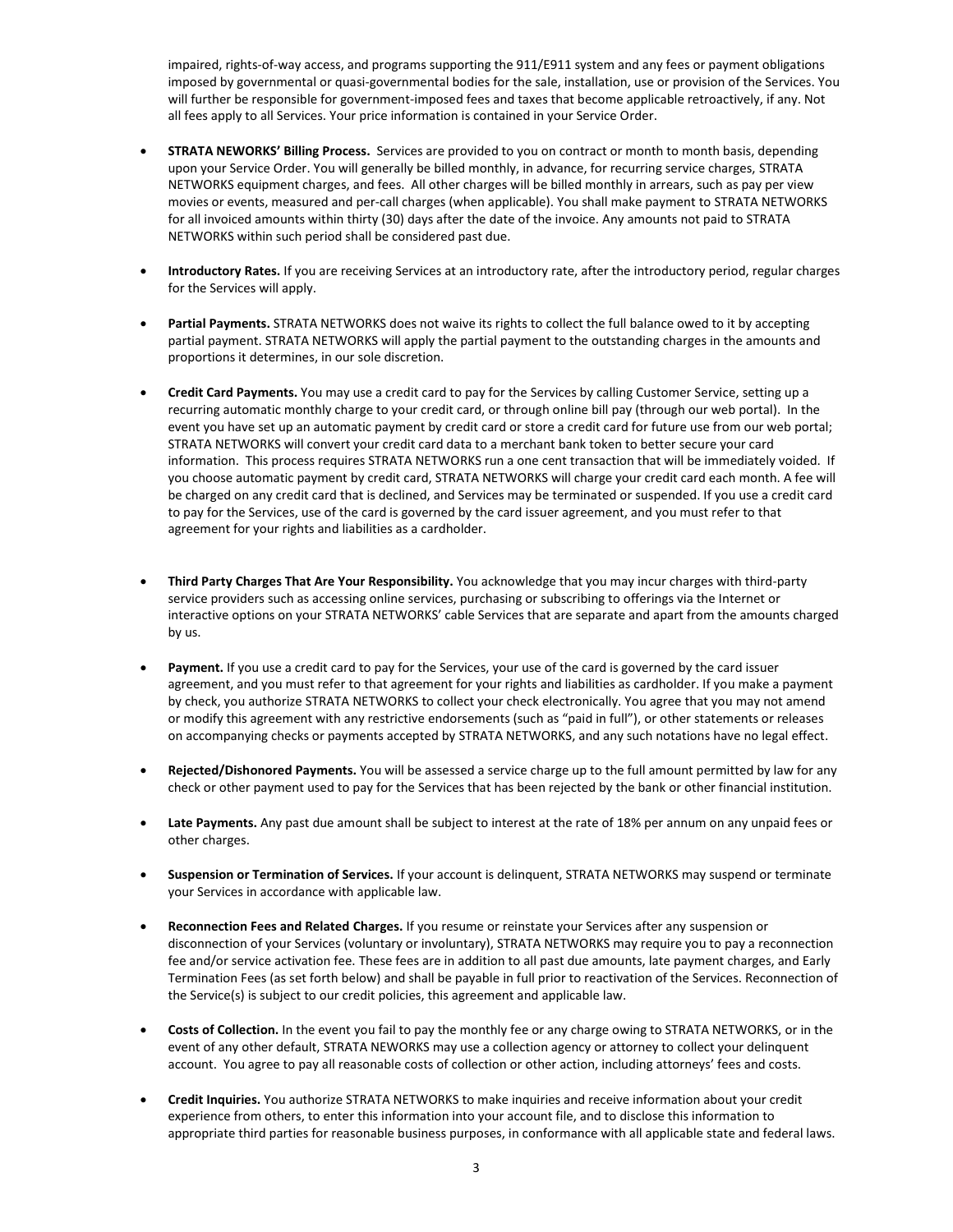- **Billing Disputes.** If you intend to dispute a charge or request a billing credit, you must contact STRATA NETWORKS within sixty (60) days of the date of the invoice. You waive any disputes or credits that you do not report within sixty (60) days.
- **Refundable Deposit.** We may require a refundable deposit when you activate Services, if you add Services or STRATA NETWORKS equipment, or if you fail to pay any amounts when due. If STRATA NETWORKS disconnects your Services or is otherwise required under applicable law to refund the deposit, we shall, within sixty (60) days or as otherwise required by law, return a sum equal to the deposit you paid (without interest unless required by law) minus any amounts due on your account, including amounts owed for Services or STRATA NETWORKS equipment that is damaged, altered, or not returned).
- **Changes to Services.** Subject to applicable law, STRATA NETWORKS may change our Services, rates and charges, at any time. You will be given advance notice of any change that results in a rate or charge increase. STRATA NETWORKS may also rearrange, delete, add to, or otherwise change programming or features or offerings contained in the Services including, but not limited to, content, functionality, hours of availability, customer equipment requirements, speed, and upstream and downstream rate limitations. If we give you advance notice, it may be on the bill, bill insert, by email, or other communication permitted under acceptable law. If you find a change in the Services unacceptable, you have the right to cancel your Services within thirty (30) days. If you do not cancel your services within such period, you will be deemed to have accepted the change.
- **Access to Your Premise.** You acknowledge that in order to provide the Services and Equipment, STRATA NETWORKS and our agents may be required to enter your property where the Services or equipment shall be provided (the "Premises") for the purpose of installing, configuring, maintaining, inspecting, upgrading, replacing and removing network Facilities, the Services and/or equipment. You hereby agree to grant STRATA NETWORKS such reasonable access to the Premise as may be needed, and you warrant that you are either the owner of the Premises, or that you have the authority to grant STRATA NETWORKS access to the Premises. If STRATA NETWORKS asks, you agree to provide us with the name, address, and telephone number of the owner of the Premises so that STRATA NETWORKS may verify your authority to grant us access to the Premises. In the event STRATA NETWORKS' technicians determine, in their sole discretion, that the Premises are unsafe, unsanitary, or pose a threat or danger to STRATA NETWORKS' technician, the technician may decline to enter the Premises until such time as the Premises are determined to be safe and sanitary. Your failure to maintain the Premises in a safe and sanitary condition may be determined to be a breach of your obligations hereunder and may be grounds for termination of services as provided herein.

#### **Equipment and Network Facilities.**

- **STRATA NETWORKS' Equipment**. "Equipment" means any equipment that is provided by STRATA NETWORKS to obtain the Services, including but not limited to, gateways, modems, routers, set-top boxes, DVRs, VoIP ATA equipment, digital adapters, remote controls, converters, switches, embedded software, and other equipment provided or leased to you by STRATA NETWORKS. Pricing for Equipment is identified in your Service Order. STRATA NETWORKS shall have the unrestricted right, but not the obligation, to install or modify the software in any of the Equipment during the term of your agreement with STRATA NETWORKS. It is a material breach for you to copy, duplicate, reverse engineer, or in any way tamper with or interfere with any software provided to you by STRATA NETWORKS. While you are receiving service from STRATA NETWORKS, STRATA NETWORKS may provide Standard Maintenance (as set forth below) for such Equipment. The Equipment shall at all times remain the property of STRATA NETWORKS. You may not sell, transfer, lease, encumber or assign all or part of the Equipment to any third party. You shall pay the full retail cost of, or the repair or replacement cost of any lost, stolen, unreturned, damaged, sold, transferred, leased encumbered or assigned Equipment or part thereof, together with any costs incurred by STRATA NETWORKS in obtaining or attempting to obtain possession of any such Equipment. On expiration or termination of your Service with STRATA NETWORKS, you agree to return the Equipment to STRATA NETWORKS within thirty (30) days in good working condition, reasonable wear and tear excepted. In the event that you fail to return the Equipment within thirty (30) days, you authorize STRATA NETWORKS to retrieve any Equipment. If you do not promptly return the Equipment, or if it is damaged or encumbered, you agree to pay STRATA NETWORKS for such Equipment as set forth herein. You agree to use the Equipment only for the Services provided pursuant to this agreement at the Premises, and you agree that you will not permit any other provider of similar services to use STRATA NETWORKS' Equipment. You further agree that you will not permit anyone other than STRATA NETWORKS or its agents to service the STRATA NETWORKS Equipment.
- **Customer Equipment.** "Customer Equipment" means equipment that is purchased by you from STRATA NETWORKS or equipment that you provide or obtain from a third party and elect to use in connection with the Services. If you purchase equipment from STRATA NETWORKS, title to the equipment shall pass from STRATA NETWORK to you upon payment in full of the sales price, including all applicable taxes. You assume the risk of all loss or damage to the equipment purchased from STRATA NETWORKS upon delivery to your location. Customer Equipment purchased from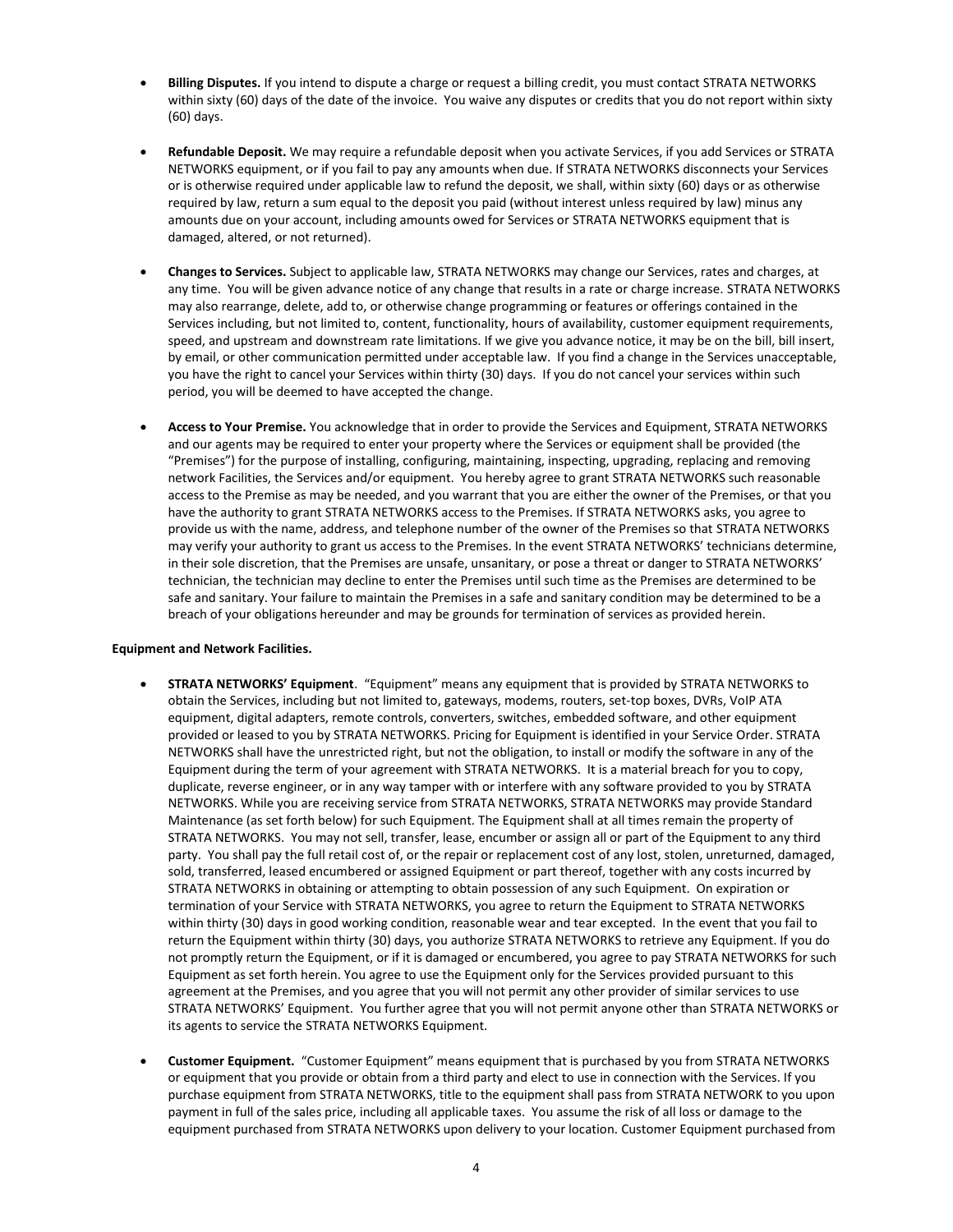STRAT NETWORKS shall be warranted by the manufacturer, and this is the only warranty provided by STRATA NETWORKS for such equipment. While you may purchase equipment from a third party, STRATA NETWORKS is not responsible for setup or support of any equipment purchased and/or installed through a third party.

- **Protection of Equipment.** You shall keep and maintain equipment in good condition and working order, shall use, operate, and maintain equipment in conformity with all laws and regulations relating to equipment's ownership, possession, use, and maintenance, shall pay all costs and expenses of every character occasioned by or arising out of the use and maintenance of equipment, and, on expiration or termination of this agreement, shall immediately return equipment to STRATA NETWORKS in the same condition as received, reasonable wear, tear, and depreciation resulting from proper use thereof alone excepted. If STRATA NETWORKS deems that the aforementioned equipment is not in proper working order due to your negligence, of if the equipment is not returned immediately following the termination of this agreement, you agree to reimburse STRATA NETWORKS for the cost of this equipment. You shall not sublet, mortgage, pledge, sell, or otherwise encumber or dispose of the Equipment or your interest therein without STRATA NETWORKS' prior written consent. You shall not remove, alter, or deface STRATA NETWORKS' ownership plates, tags, or identification in equipment.
- **Code Updates.** By using STRATA NETWORKS' Services you agree that you authorize (i) STRATA NETWORKS, its authorized agents, and equipment manufacturers to send code updates to STRATA NETWORKS' Equipment and to Customer Equipment purchased from STRATA NETWORKS any time it is necessary to do so; (ii) STRATA NETWORKS and its authorized agents to use STRATA NETWORKS' Equipment and Customer Equipment, including inside wiring, connected to our network to provide the Services to you.
- **Network Facilities.** STRATA NETWORKS' "Network Facilities" means any cabling, fiber, and related equipment installed by STRATA NETWORKS to provide the Services. The Network Facilities shall at all times remain the property of STRATA NETWORKS.
- **Changes to Equipment.** You acknowledge and agree that STRATA NETWORKS may enter any premises where Equipment is located for the purpose of inspection and may remove or change STRATA NETWORKS' Equipment at our discretion at any time the Services are active or following the termination of your Services. You acknowledge and agree that our addition or removal of or change to the Equipment may interrupt your Services.

#### **Maintenance.**

- **Standard Maintenance.** STRATA NETWORKS shall be responsible for standard maintenance, which shall include maintenance of our network, Network Facilities and Equipment (not including handsets or mobile devices) ("Standard Maintenance"). If your connection ceases to function properly but STRATA NETWORKS' network is still functioning properly, STRATA NETWORKS may deploy a technician to your Premises during normal business hours of 8:00 a.m. to 5:00 p.m., Monday through Friday. If the problem is due to your negligence, or any of those items listed in the "Not Covered by Standard Maintenance" Section below, standard hourly rates of \$100 shall apply and shall be paid by you. Service rates outside of normal business hours are \$100/hour.
- **Are Not Covered by Standard Maintenance.** Maintenance, repair, or replacement of parts damaged or lost through accident, catastrophe, lightning, neglect, misuse, transportation, theft, your fault or negligence, or causes external to the STRATA NETWORKS' network, including but not limited to, failure of, or faulty electrical power, operator error, or malfunction of Customer Equipment, your computer, and/or peripheral equipment not installed by STRATA NETWORKS, or from any cause other than the intended and ordinary cause are not covered by standard maintenance. Customers handsets and mobile devices are not covered by standard maintenance.

**Use of Services.** You agree that use of the Services and the Equipment will be pursuant to STRATA NETWORKS' Acceptable Use Policy and pursuant to these Terms and Conditions. The Services are for your personal use and you are not permitted to resell, retail, repackage for sale, distribute, wholesale, or otherwise commercially distribute any of the Services, without the express written consent of STRATA NETWORKS, which may be granted or withheld in STRATA NETWORKS' sole discretion. In general, STRATA NETWORKS prohibits use of the Services for any activity that violates federal, state, local, or international law, order or regulation. If more than one party is named in this agreement as a billing responsible party, liability shall be joint and several. STRATA NETWORKS reserves the right to correct the price for Service if you have received pricing for which you do not qualify.

**Misuse or Fraudulent Use of Service.** Service may be immediately discontinued in the event of any misuse of Service or any use which STRATA NETWORKS determines negatively affects its network, wireless systems, or other customers' use of service. You will be responsible to STRATA NETWORKS for any expenses incurred as a result of misuse or fraudulent use of Service.

**Indemnification.** You agree to indemnify, release, defend and hold harmless STRATA NETWORKS and its subsidiaries, affiliates, officers, directors, employees or agents from and against all claims and expenses (including reasonable attorneys' fees) arising out of the use of the Services, the Equipment and/or the Customer Equipment, the breach of this agreement or any of the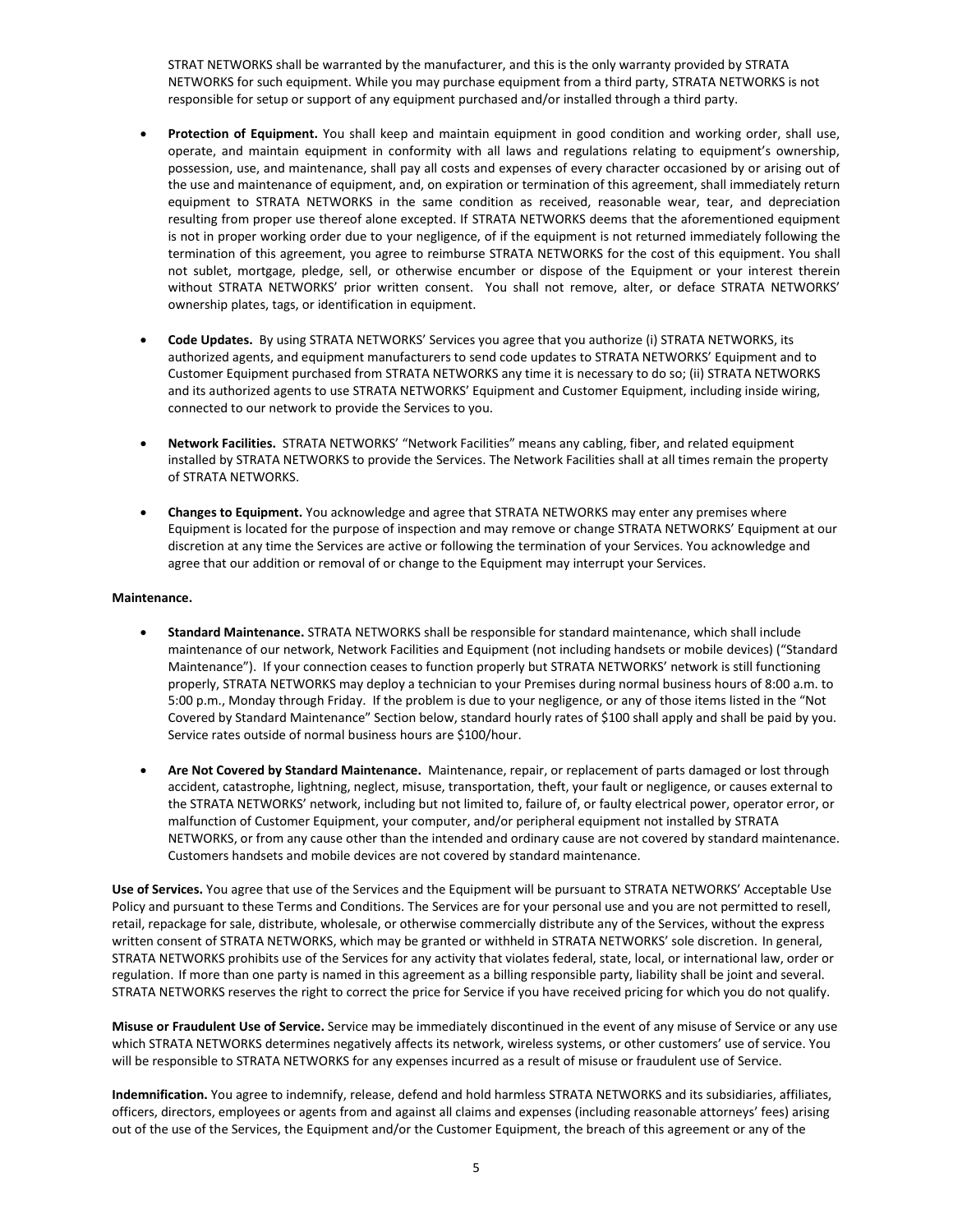applicable STRATA NETWORKS policies by you, and any other use of the Services at the Premises. To the extent permitted by law, you agree to indemnify and hold harmless STRATA NETWORKS from and against claims, losses or suite for injury or death of any person, or damage to any property which arises from the use, placement, presence, or removal of STRATA NETWORKS' Equipment, Network Facilities, and associated wiring on your premises.

**Assignment**. You acknowledge and agree that you may not assign the Services furnished to you or your obligations under this agreement, and that you will notify STRATA NETWORKS of any changes of ownership or occupancy of the Premises. STRATA NETWORKS may assign our rights and obligations under this agreement without notice.

### **Term and Termination of Services.**

- **Contract Period.** You may have entered into a Service Order or a term agreement with STRATA NETWORKS that requires you to maintain certain Services for a certain period of time ("Contract Period") and that may allow STRATA NETWORKS to charge you an early termination fee if you prematurely cancel your Service. Any such Contract Period or term agreement is incorporated and merged into these Terms and Conditions and constitutes part of your agreement with STRATA NEWORKS. Service shall be provided to you for the term identified in your Service Order.
- **Termination By STRATA NETWORKS.** STRATA NETWORKS may terminate your Services, your account, your access, or your password, without notice, as permitted by law if STRATA NETWORKS, in its sole discretion, believes:
	- o You (or anyone you permit to utilize the Services) have violated this Agreement;
	- o You (or anyone you permit to utilize the Services) engage in conduct that is a violation of any law or regulation;
	- o You provide false or inaccurate information to STRATA;
	- o You fail to pay any charges when due; or
	- $\circ$  You engage in conduct that is threatening, abusive or harassing to STRATA, its employees or any of its vendor's employees or representatives, including, for example, making threats to physically harm or damage employee or company property, frequent use of profane or vulgar language, or repeatedly contacting customer service representatives for reasons that do not pertain to our provisioning, maintenance, repair, or general servicing of your Service after you have been asked to stop such conduct.

In the event that you have a Contract Period and STRATA Networks terminates your Service for a breach of the Agreement, you agree to pay any early termination charges which may be due.

- **Enforcement and Notice.** When feasible, STRATA NETWORKS' preference is to advise you of violations of these Term and Conditions, or other inappropriate behavior via email, and request that you take necessary corrective action. However, if you use the Services in a way that STRATA NETWORKS, in our sole discretion, believes violates this agreement, STRATA NETWORKS reserves the right to act immediately and without notice to take any responsive actions deemed appropriate, including, but not limited to, temporary or permanent removal of content, cancellation of newsgroup posts, filtering of Internet transmissions, and the immediate suspension or termination of all or any portion of the Services. STRATA NETWORKS will not have any liability for any such responsive actions. The above described actions are not STRATA NETWORKS' exclusive remedies, and STRATA NETWORKS may take any other legal or technical action it deems appropriate.
- **Termination By You.** If you do not have a Contract Period, you have the right to cancel your Service for any reason without incurring any early termination fee by notifying STRATA NETWORKS of your intent to terminate by: (i) providing written notice to STRATA NETWORKS; or (ii) contacting STRATA NETWORKS' Customer Service at 435-622- 5007. If you do have a specified Contract Period, early termination of this agreement by you without cause will result in Early Termination Charges as set forth below.
- **Cause.** For purpose of the Termination Provisions "Cause" means the other party's material breach of this agreement.
- **Charges and Fees Payable Upon Termination.** All applicable fees and charges shall accrue until your Service has been terminated, the Services have been disconnected, and the STRATA NETWORKS Equipment has been returned to STRATA NETWORKS. STRATA NETWORKS will refund any prepaid monthly service fees charged for Services after the date of termination, less any outstanding amounts due to STRATA NETWORKS for the Services, Equipment, or other applicable fees and charges. Upon termination of this agreement, you will:
	- o Cease all use of the Services and Equipment.
	- o Pay for all Services rendered through the date of termination.
	- o Return the Equipment to STRATA NETWORKS within ten (10) calendar days of termination. STRATA NETWORKS' Equipment shall be returned in good working condition, reasonable wear and tear excepted.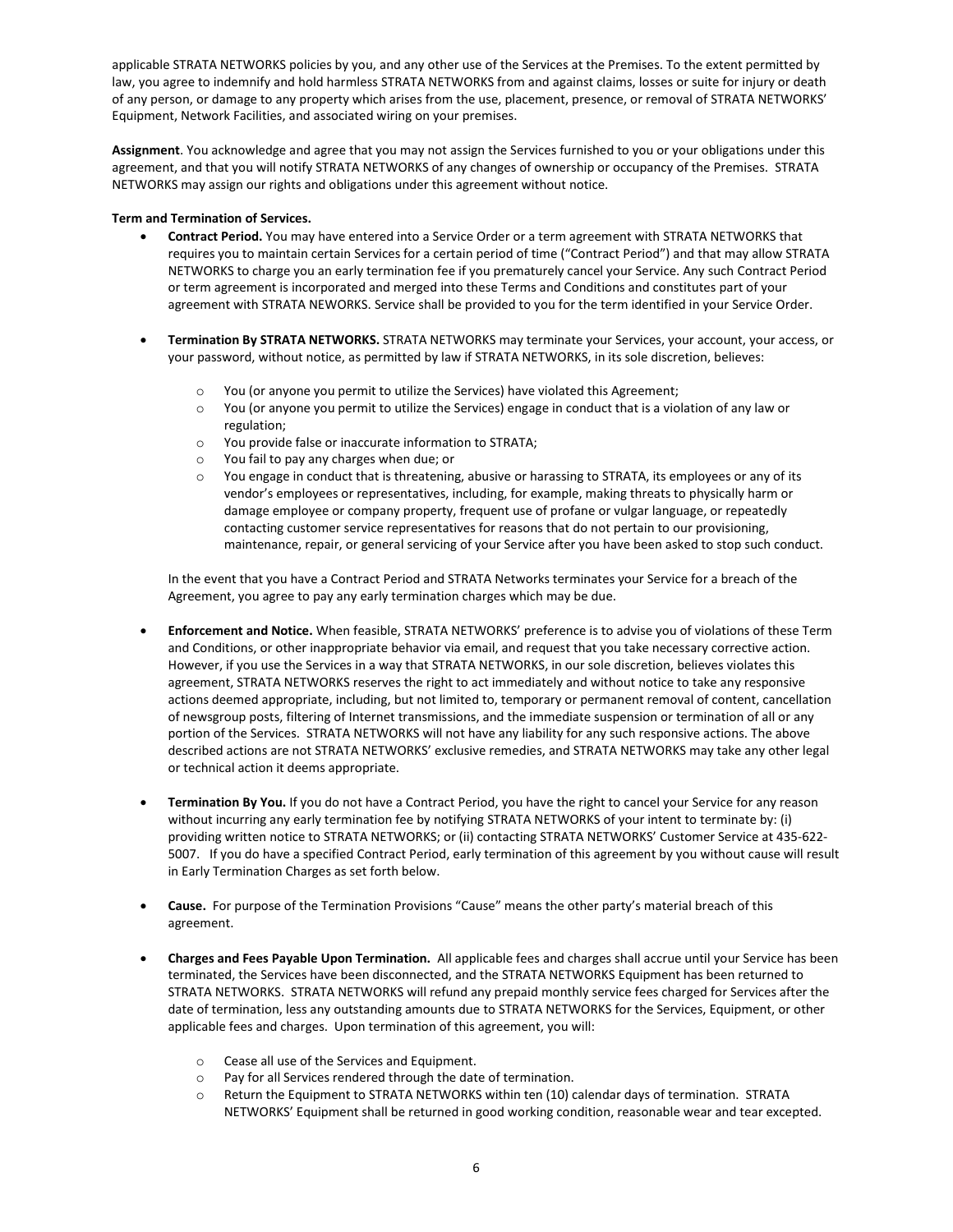Otherwise, you will be charged the amount set forth in the current STRATA NETWORKS' pricing lists for such Equipment, or the full retail price for a new replacement.

o Pay all applicable Early Termination Charges.

**Disruption of Services.** You acknowledge and agree that the Services are not fail-safe and are not designed or intended for use in situations requiring fail-safe performance or in which an error or interruption in the Services could lead to severe injury to business, persons, property, or environment. In addition, STRATA NETWORKS will not be held liable for interruptions in service due to equipment failure, equipment or facility shortages, labor strikes, acts of God, power outages, power surges, or other causes beyond STRATA NETWORKS' reasonable control. In all other cases of an interruption of the Services, STRATA NETWORKS shall consider requests made within sixty (60) days of such interruption, to a pro rata credit for any Services interruption exceeding twenty-four consecutive hours after such interruption is reported to us, or such other period of time as may be specifically provided by law. Unless specifically provided by law, such credit shall not exceed the fixed monthly charges for the month of such Services interruption and excludes all nonrecurring charges, one-time charges, per call or measured charges, regulatory fees and surcharges, taxes and other governmental and quasi-governmental fees. EXCEPT AND UNLESS SPECIFICALLY PROHIBITED BY LAW, SUCH CREDIT SHALL BE YOUR SOLE AND EXCLUSIVE REMEDY FOR AN INTERRUPTION OF SERVICES. Any credits provided by STRATA NETWORKS are at our sole discretion and in no event shall constitute or be construed as a course of conduct by STRATA NETWORKS.

**Technical Support.** STRATA NETWORKS will provide technical support via telephone at no additional charge to assist you with your Services, including but not limited to, establishing your connection to the Service and configuration of Internet software tools. Technical support consists only of consulting services and in no event shall it include maintenance or repair of your hardware. Technical telephone support is available twenty-four hours per day, seven days per week. Customer Service support is available from 8:00 a.m. to 6:00 p.m., Monday through Friday, Saturday 10:00 a.m. to 4:00 p.m. except on nationally observed holidays. If you require a technician to be dispatched to your Premises after regular telephone hours, you may incur a charge. You will be informed of such charge in advance by our Customer Service Representatives or Technicians.

**No Waiver.** The failure of STRATA NETWORKS to enforce these Terms and Conditions, for whatever reason, shall not be construed as a waiver of any right to do so at any time.

**Bankruptcy.** If a petition for bankruptcy relief is filed by or against you, you agree to pay all post-petition charges. If at any time prior to assumption of this agreement by you, you default in making payment when due for post-petition charges, STRATA NETWORKS can immediately terminate this agreement or require a security deposit. If bankruptcy is filed and your account is not paid in full, account reactivation may require a new phone number, a new credit application and a security deposit.

### **LANDLINE "TELEPHONE" TERMS & CONDITIONS**

You will grant to STRATA Networks the necessary rights, privileges and easements to construct, operate, replace, repair and perpetually maintain on the property owned or leased by you, and as may be applicable, in or upon all roads, streets or highways abutting said property, its line or lines for the transmission or distribution of communications. You will execute and deliver to STRATA NETWORKS any conveyance, grant or instrument which STRATA NETWORKS shall deem necessary or convenient for said purposes. You request STRATA NETWORKS to furnish telephone service and equipment as specified on the Service Order and as may be ordered from time to time, either orally or in writing; subject at all times to lawful rates and regulations. You also understand that you are responsible for payment for any calls placed from your telephone number.

#### **LONG DISTANCE TERMS & CONDITIONS**

In addition to the General Terms and Conditions above, the following terms and conditions are specifically applicable to STRATA NETWORKS' long distance services. You understand that you may choose both interstate and/or intrastate carriers for any one telephone number. You understand that you may be required to pay for changing from your current primary carrier to STRATA NETWORKS. You also understand that you are responsible for payments for any calls placed from your telephone number whether or not you have authorized such calls.

STRATA NETWORKS' long distance service will allow you to complete calls to all destinations in the United States. Domestic rates do not include US Extended Territories which includes calling from the US to the following areas: Alaska, Hawaii, Puerto Rico, US Virgin Islands and the Northern Marianas. US Extended Territories will be billed at 15 cents per minute. International rates vary; for details call 435-622-5007.

Slamming is the unauthorized change of your long distance service provider. This unfortunate practice often goes undetected until you receive a long distance bill with extremely high rates from another long distance carrier. A Preferred Provider Freeze is FREE and will prevent any unauthorized changes to your in-state toll, out-of-state toll, international toll or local dial tone. To prevent an unauthorized change of your long distance service provider, contact STRATA NETWORKS at 435-622-5007 and ask that a Preferred Provider Freeze be placed on your account. It's FREE and will prevent changes to your account without your authorization.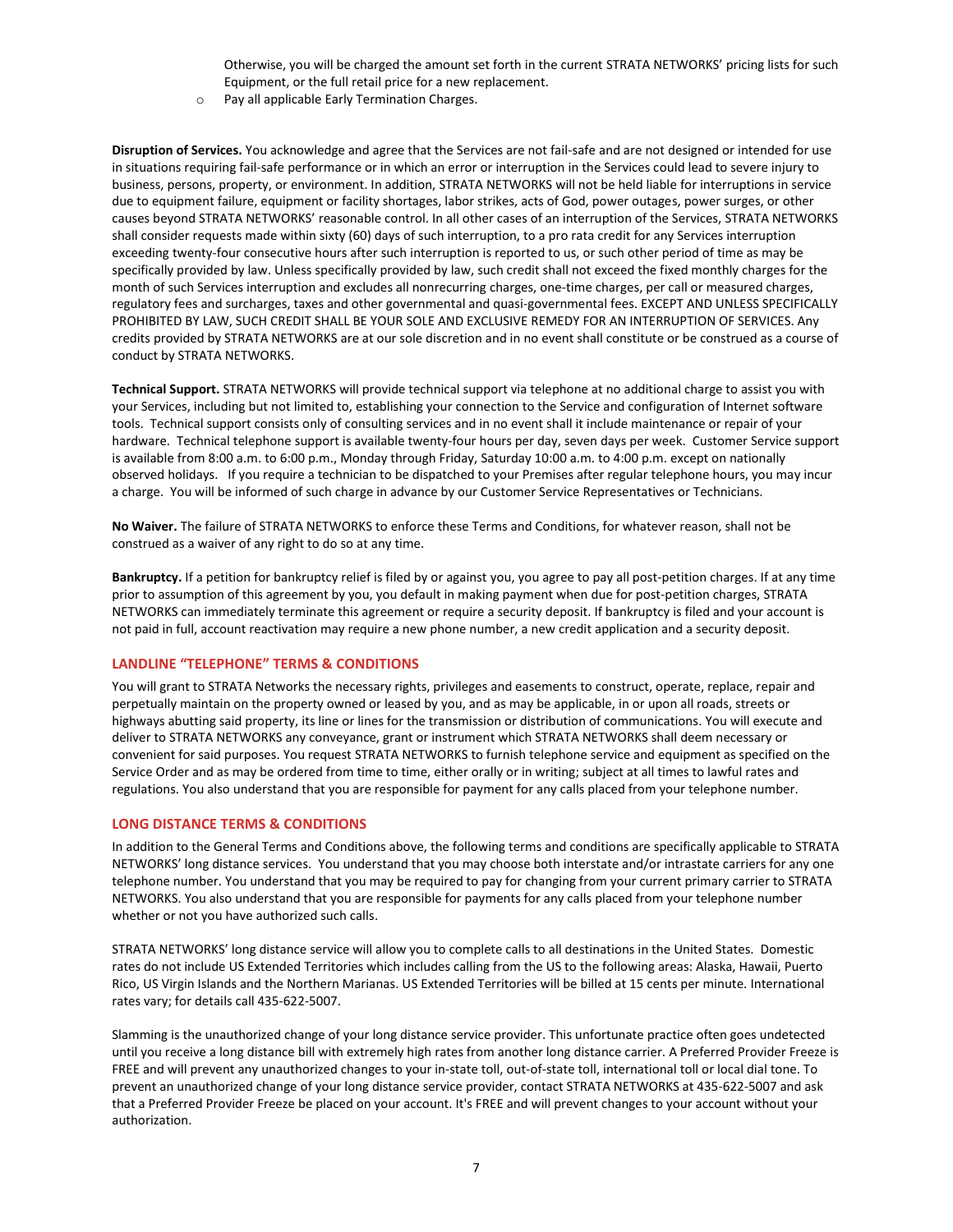If you pay a flat monthly rate for your calling plan, that fee may not cover certain types of calls. You will be billed for these excluded call types on a per-call basis or a measured basis.

#### **INTERNET SERVICE TERMS & CONDITIONS**

In addition to the General Terms and Conditions above, the following terms and conditions are specifically applicable to STRATA NETWORKS' Internet Service.

**Internet Access.** STRATA NETWORKS, under the terms of this agreement will provide to Customer the designated Internet Service and internet access, according to Customer's Service Order. STRATA NETWORKS offers different speed packages, depending upon service availability in your location. The current Internet packages may be found on the STRATA NETWORKS website at: www.stratanetworks.com. STRATA NETWORKS is a provider of Internet access in that it is a "conduit entity" through which you may obtain access to the Internet. You desire to utilize the services of STRATA NETWORKS as a conduit to enable you to access information, programs and other services available on the Internet.

**STRATA NETWORKS Provided E-mail Account**. Some plans include the option to open and use a STRATA NETWORKS' provided e-mail account ("STRATA NETWORKS E-mail Account"). You acknowledge that STRATA NETWORKS may establish general practices and limits concerning the use of the STRATA NETWORKS E-mail Account, including without limitation the maximum number of days that e-mail messages or other content will be retained, the maximum number of e-mail message that may be sent from or received by a STRATA NETWORKS E-mail Account, and the maximum disk space that will be allotted on STRATA NETWORKS' servers on your behalf. You agree that STRATA NETWORKS has no responsibility or liability for the deletion or failure to store any messages and other communications or other content maintained or transmitted by the Service. You acknowledge that STRATA NETWORKS reserves the right to disable accounts that are inactive for an extended period of time. You further acknowledge that STRATA NETWORKS reserves the right to change these general practices and limits at any time in its sole discretion with or without notice.

**Customer Premises Equipment (CPE).** STRATA NETWORKS has available equipment that you may purchase to obtain the Internet Service. Modem pricing is indicated on Customer's Service Order.

- **Title to CPE.** Title to equipment purchased from STRATA NETWORKS shall pass to you upon payment in full of the sales price, including all applicable taxes. You assume the risk of loss or damage to the equipment upon delivery to your location. ANY EQUIPMENT PROVIDED BY STRATA NETWORKS WILL BE WARRANTED BY THE MANUFACTURER. THAT IS THE ONLY WARRANTY PROVIDED BY STRATA NETWORKS FOR THE EQUIPMENT AND NO OTHER WARRANTIES, EXPRESSED OR IMPLIED, APPLY TO THE EQUIPMENT. During the term of the manufacturer's warranty period, STRATA NETWORKS will support the equipment for problems covered by the manufacturer's warranty. Once the warranty term period has expired, STRATA NETWORKS will no longer support problems with the equipment.
- **Third Party Equipment.** You may purchase your premises equipment from other providers. STRATA NETWORKS is not responsible for setup, or support of any equipment purchased and/or installed through a third party provider.

**Installation.** Prior to installation, you are responsible for ensuring that your computer is configured for Internet Service modem connection. STRATA NETWORKS will install Internet Service to the modem at your premises at your request, for an additional charge as set forth on the attached schedule. If requested, STRATA NETWORKS may, at its sole discretion, provide inside wiring and jack work. You will be responsible for the charges from STRATA NETWORKS for those services. STRATA NETWORKS will not dispatch a technician to your location to resolve any network-related problems, without additional charges being incurred and paid by you.

**Installation Dates and Time.** Installation dates and times will be determined by STRATA NETWORKS and communicated to you. If a technician is on site at the date and time set for the installation and you or your authorized representative is not present, you will be charged a "no show" fee and rescheduling may result in a delay of service.

**Service delivery.** STRATA NETWORKS will provide the Internet connection speed set forth in the Service Order between your location and STRATA NETWORKS' central office. Actual data transmission or throughput may be lower due to Internet congestion, server or router speeds, protocol overheads, and other factors which cannot be controlled by STRATA NETWORKS.

**Service calls.** If STRATA NETWORKS is called to your site and it is determined that the problem is other than the Internet Service and/or the Internet interface, you will incur and be liable for a service fee.

**Delay.** STRATA NETWORKS WILL NOT BE LIABLE FOR ANY DELAY IN THE DELIVERY OR INSTALLATION OF INTERNET OR FOR ANY DAMAGES YOU SUFFER BY REASON OF SUCH DELAY IF SUCH DELAY IS DIRECTLY OR INDIRECTLY CAUSED BY, OR ANY MANNER ARISES FROM TRANSPORTATION DELAYS OR ANY OTHER CAUSE BEYOND STRATA NETWORKS' CONTROL.

**Protective Measures.** You are responsible for implementing sufficient procedures and checkpoints to satisfy your particular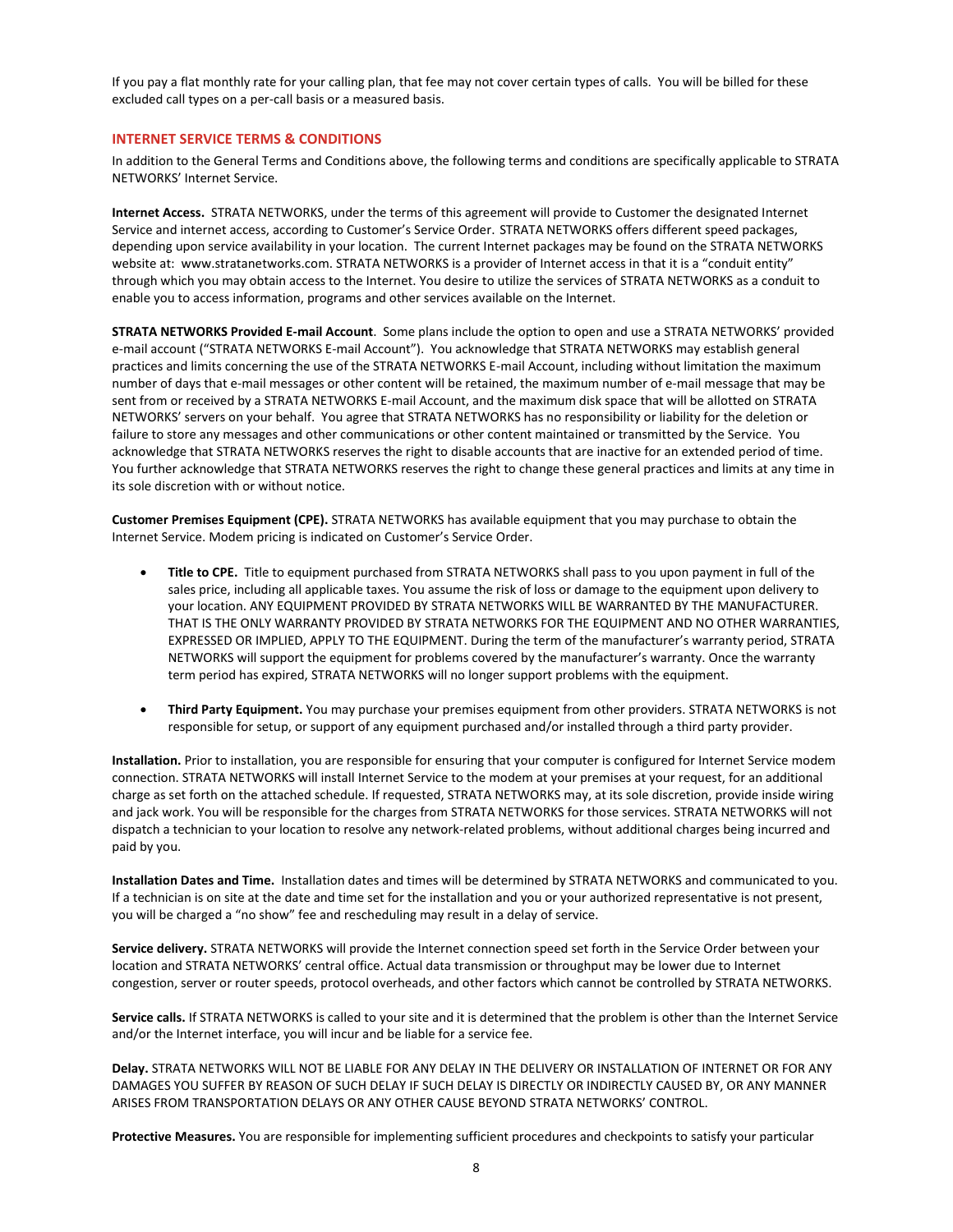requirements for accuracy of data input and output, and for maintaining a means external to STRATA NETWORKS for reconstruction of any lost data. You agree to assess your own need for protective measures, and implement such protective measures where necessary, whether under professional advice or not, including, but not limited to, voltage spike protection, computer equipment insurance, virus detection and elimination software, security and system administration policies, and obtain such protection as you see fit. You specifically agree that you will not make any claims against STRATA NETWORKS, its users or faculty, for the loss or damage to your equipment or data.

**Password.** You are responsible for the confidentiality of your password. STRATA NETWORKS will change access to the account upon notification by you that your password has been lost, stolen or otherwise compromised. If STRATA NETWORKS believes that your password has been lost, stolen, or otherwise compromised, STRATA NETWORKS may restrict access to the account and require you to contact Customer Service to establish a new password.

**IP Addresses.** You acknowledge that use of the Service does not give you any ownership or other rights in any Internet or online addresses provided to you, including without limitation Internet Protocol ("IP") addresses and e-mail addresses. STRATA NETWORKS may modify or change these addresses at any time and will make reasonable efforts to contact impacted customers when such changes are made. Upon termination of your Service, STRATA NETWORKS reserves the right to permanently delete or remove any or all addresses associated with your Service.

**Network Security.** Network security provisions can be viewed at: [www.stratanetworks.com.](http://www.stratanetworks.com/)

**Acceptable Use.** Use of the Service shall be made pursuant to the Acceptable Use Policy which is available at: [www.stratanetworks.com.](http://www.stratanetworks.com/)

### **Customer Responsibilities.**

- You are responsible for the use of your own account(s), and for ensuring full compliance by any individual user of your account with the terms and conditions contained herein.
- You are responsible for obtaining and maintaining all devices or equipment necessary to connect to STRATA NETWORKS to use the Service ordered.
- You agree to use STRATA NETWORKS in a manner consistent with any and all applicable laws.
- You understand and agree that opinions, advice, services and all other information expressed by customers, information providers, service providers, or other third parties on STRATA NETWORKS or the Internet are those of the provider and not of STRATA NETWORKS. STRATA NETWORKS exercises no control whatsoever over the content of the information passing through it.
- You are responsible for all telephone charges for connection to STRATA NETWORKS Services. STRATA NETWORKS assumes no responsibility or liability for any phone charges including, but not limited to, long distance charges, per minute surcharges and/or equipment or line costs, incurred by you while accessing STRATA NETWORKS or the Internet. Any disputes or problems regarding phone service are strictly between you and your local and/or long distance telephone service provider(s).
- You agree that any access to other networks through STRATA NETWORKS shall comply with the rules appropriate for such other network(s).
- You acknowledge and agree that use of any information obtained via STRATA NETWORKS is at your risk. STRATA NETWORKS specifically denies any responsibility for the accuracy or quality of information obtained through its services.
- You are responsible for taking prompt corrective action to remedy a violation of this agreement and to help prevent future violations.
- You are solely responsible for the protection of your identity from identity theft. STRATA NETWORKS does not verify the security of any Internet site. You acknowledge that your use of personal information while on the Internet places you at risk for identity theft.
- You specifically agree not to upload, post or reproduce in any way any materials protected by copyright without the permission of the copyright owner.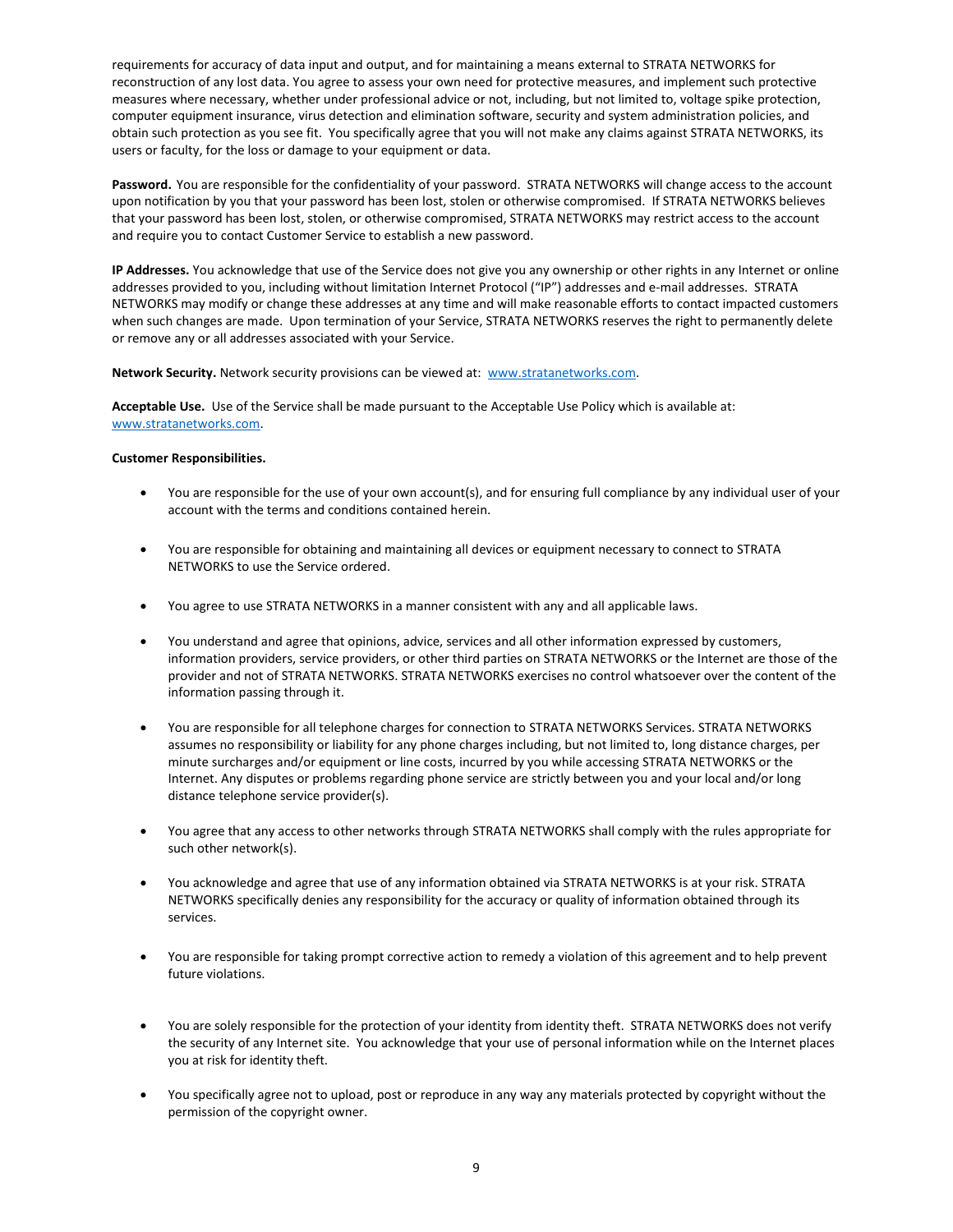- By posting or submitting any content or other materials to the Site, including any audio or video files, classified advertisements or personal information (collectively "Your Content"), you affirm, represent, and warrant that (i) you own or otherwise control all right, title, and interest in and to Your Content, including the copyright thereto; (ii) none of Your Content is defamatory, libelous, obscene, or pornographic; and (iii) use of Your Content as provided in these Terms and Conditions will not violate any legal rights of any third party. You hereby grant STRATA NETWORKS and our designees a worldwide, royalty-free, non-exclusive, transferable, sublicensable license (the "License") to sell, license, rent, modify, distribute, copy, reproduce, transmit, publicly display, publicly perform, publish, adapt, edit, and prepare derivative works of Your Content in connection with the Site or the conduct of STRATA NETWORKS' business in any formats ad through any media channel. STRATA NETWORKS may monitor Your Content as it appears on the Site and may edit or delete Your Content at any time and for any or no reason without your permission.
- If content is not owned by you, only public domain files, and files in which the author has given expressed consent for online distribution, may be uploaded to the software libraries or other files by you. You may not upload any other software to the STRATA NETWORKS website, or to any other software library. STRATA NETWORKS, at its sole discretion, reserves the right to refuse posting of files or links, and to remove same, including those which in STRATA NETWORKS' judgment contain indecent or objectionable materials. STRATA NETWORKS, at its sole discretion, further reserves the right to immediately terminate, without notice, any customer who misuses uploading or posting to the Internet.

**Sharing Service.** The Internet Service provided is for your personal use, or the use of your immediate family or business, at the address listed in the Service Order. The Service may not be resold, transmitted to others or used by others. Any violation of this condition will result in the service being disconnected and the Customer charged for the use by others at the rates set by STRATA NETWORKS. You agree you will not allow any unauthorized person or entity to utilize STRATA NETWORKS to connect to the Internet. You may not distribute User IDs and/or Passwords to the STRATA NETWORKS Service, to Internet, or to others.

**No Resale.** You agree not to resell or obtain any compensation in any form, directly, or indirectly, from any other person or entity for access, products, service or content through STRATA NETWORKS without the expressed written permission of STRATA NETWORKS which may be withheld in its sole discretion.

**Lawful Use.** STRATA NETWORKS Internet Service may only be used for lawful purposes. Transmission or posting of any material in violation of any U.S. or any State's regulation is prohibited. This includes but is not limited to: Copyrighted material, material that is legally judged to be threatening or obscene, or material protected by trade secret. You specifically agree to indemnify and hold STRATA NETWORKS harmless from any claims resulting from a breach of these terms, and/or your use of the service which damages another.

**Changes to service.** During the term of this agreement, you may choose to change your Internet speed. No change fee will be required to implement the change, but a change in speed may result in different rates. A move of service from the address set forth in this agreement will be considered a "move and change", and a "move and change" fee will apply.

### **WIRELESS TELEPHONE SERVICE TERMS & CONDITIONS**

The price established for Service is set forth in the current STRATA NETWORKS calling plan you have selected. Your calling plan may have a one or two year minimum term. Cancellation of service before the end of a minimum term is subject to an early termination fee. If you pay a flat monthly rate for your calling plan, that fee may not cover certain types of calls. You will be billed for these excluded call types on a per-call basis or a measured basis.

**Resale.** You agree not to resell wireless airtime provided to you to any other individual or entity unless you do so pursuant to STRATA NETWORKS' reseller program.

**Returns.** You have the option to change to another wireless plan of equal or higher value at any time without penalty. Contract extension and/or renewal may apply. You may become eligible to take advantage of equipment upgrades at promotional pricing; however, promotional offers may require an extension of your Service Order or customer agreement. We provide a 15 day satisfaction guarantee on any product you buy from STRATA NETWORKS. You pay only for the Service you've used. You will be responsible for all applicable fees, pro-rated access charges, taxes or other charges that accrued to your account through the termination date and equipment return date. You must return the original box intact with all components (phone, charger, battery, instructions, etc.). All components must be in like-new condition. Wireless phone returns must have less than thirty (30) minutes of usage. All returns must be accompanied by the original receipt and will only be granted to the actual purchaser whose name appears on the receipt. At our discretion, we may decline your return or charge you a fee for missing items or items that we determine are damaged or require service. If you return and we accept your equipment within this period, we will refund your equipment purchase price. However, you may be subject to a 30% restocking fee. All cash or check transactions will be refunded by check. Checks take a minimum of 4-6 weeks for processing. Credit card transactions will be refunded to the credit card used for the initial transaction.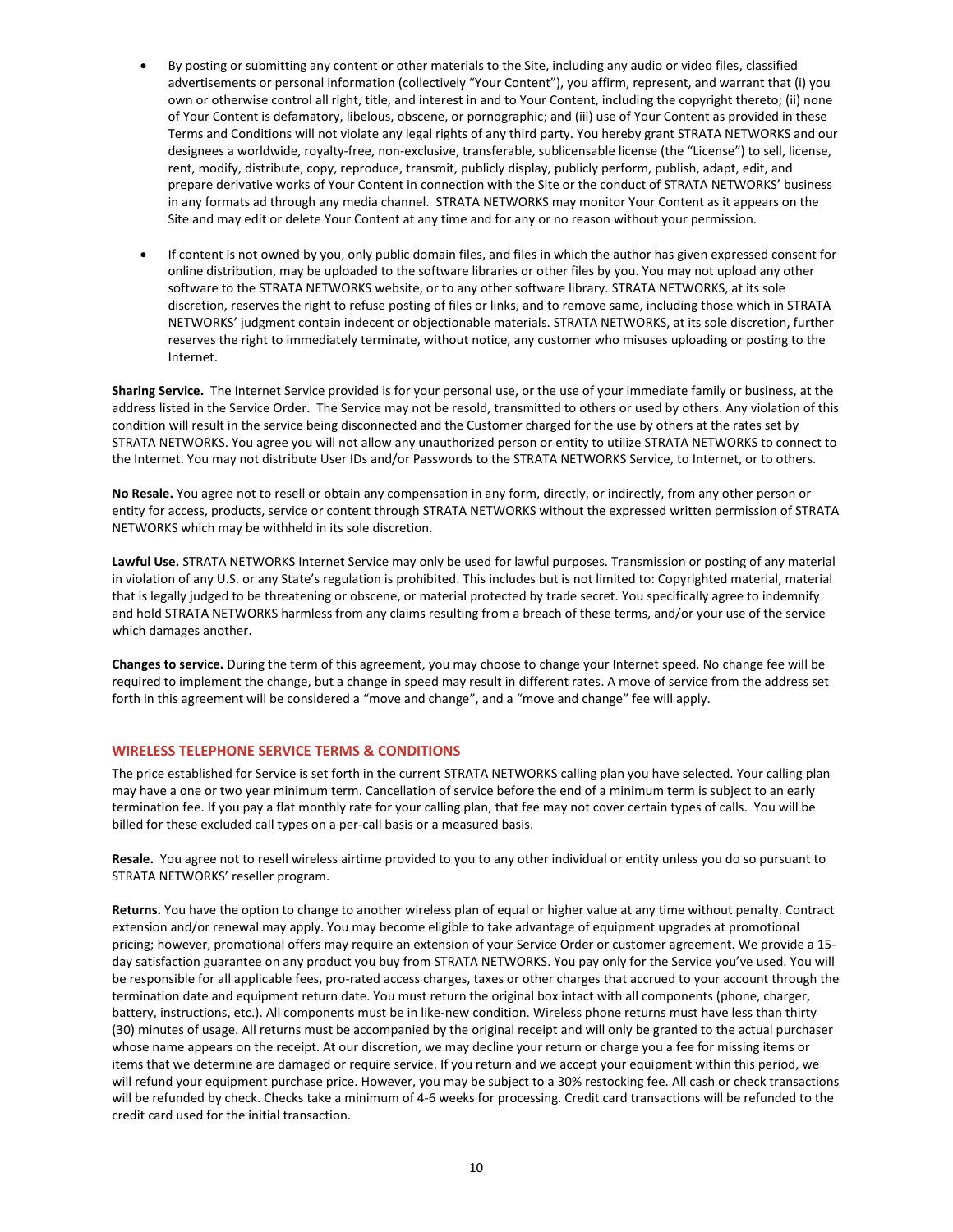**Disclaimer of Handset Warranties.** STRATA NETWORKS IS NOT THE PHONE MANUFACTURER; THEREFORE, ANY MANUFACTURER DEFECTS ARE HANDLED BY YOUR PHONE'S MANUFACTURER. PHONES OR COMPONENTS WILL NOT BE REPLACED WHEN DAMAGE OCCURS DUE TO ABUSE OR NEGLECT.

**Limitation of Wireless Service.** YOU UNDERSTAND THAT THE ABILITY TO PLACE A WIRELESS CALL, INCLUDING A 911 CALL, MAY BE SUBJECT TO LIMITATIONS OF COVERAGE AND NETWORK CAPACITY, AND THAT YOU SHOULD NOT RELY ON STRATA NETWORKS SERVICE AS YOUR ONLY MEANS OF COMMUNICATION IN EMERGENCY SITUATIONS. RAIN, SNOW, FOG, FALLING LEAVES, WATER, MOUNTAINS, CANYONS AND EVEN BUILDINGS MAY AFFECT SERVICE. ALL WIRELESS SERVICE IS SUBJECT TO "DEAD ZONES" OR NO-COVERAGE AREAS. It is generally illegal for unauthorized people to intercept your calls. However, you should keep in mind while using your wireless phone that the phone transmits radio signals and that unauthorized interception of some or all of your call can occur.

**Calling Plan and Rates.** Your calling plan determines your rates and charges, such as your monthly access fee, the number of minutes included in your monthly allowance, and the per-minute rate for additional minutes, as well as when roaming and long distance charges may apply. Your calling plan is a part of this agreement.

**Length of Your Call.** Your calls are measured in full minutes. That means partial minutes are rounded up to the next full minute. For example, a 15-second call is billed as one full minute. Your calls will be billed from the time you press (SEND) until you press (END).

**Network Support.** STRATA NETWORKS retains the right to make updates or modifications to your handset parameters via OTA (over-the-air) programming without your prior consent. This right may also be granted to third party vendors who work directly with STRATA NETWORKS in supporting and delivering wireless service to STRATA customers.

**Airtime Allowance.** Your calling plan may specify a set amount of included airtime minutes each month. If a device such as an answering machine or fax machine answers the incoming call automatically, the call may be considered completed and billable. Calls to 800 numbers are toll-free; however, you will be billed for airtime. STRATA NETWORKS customer service and technical support (611 SEND) and emergency calls (911 SEND), are toll- and airtime-free.

**Roaming Charges.** Your location when placing a call will affect whether roaming charges will apply. STRATA NETWORKS enables you to use your wireless phone across the United States in certain areas where we do not own a wireless network. The billing for any minutes used on these other carriers' networks may be delayed depending on when STRATA NETWORKS is billed by the other carriers. These minutes may be applied against your monthly airtime allowance or be charged as roaming as applicable in the month they appear on your bill and not during the month of usage. Automatic roaming may not be available in all areas, and rates may vary for calls placed while roaming. The accuracy of the roaming indicator on your phone cannot be guaranteed. Calls you place from within your home airtime rate and coverage area may be picked up outside the area if you place the call on or near the borders of the area. Also, a call placed within the home coverage area may be carried on another carrier's network from time to time. This may be due to network outages, number capacity overload, network coverage, environmental or other reasons and may result in additional charges, as if you were roaming outside your home airtime rate and coverage area. Seventy percent (70%) of your daytime minutes or data usage must be used within the STRATA NETWORKS home calling area. If over thirty percent (30%) of your package minutes or data usage occurs outside of the STRATA NETWORKS home calling area, STRATA NETWORKS reserves the right to change your package with thirty (30) days' notice.

**Data Plans and Features**. Data Plans and Features may ONLY be used with wireless devices for the following purposes: (i) Internet browsing; (ii) email; (iii) intranet access (including accessing corporate intranets, email and individual productivity applications made available by your company); (iv) uploading, downloading and streaming of audio, video and games; and (v) Voice over Internet Protocol (VoIP). The Data Plans and Features MAY NOT be used for any other purpose. You may not use our Data Services for illegal purposes or purposes that infringe upon others' intellectual property rights, or in a manner that interferes with other users' service, interferes with the network's ability to fairly allocate capacity among users, or that otherwise degrades service quality for other users. Examples of prohibited usage include: (i) server devices or host computer applications, including continuous Web camera posts or broadcasts, automatic data feeds, automated machine–to–machine connections, or peer–to–peer (P2P) file–sharing applications that are broadcast to multiple servers or recipients such that they could enable "bots" or similar routines (as set forth in more detail in (iii) below) or otherwise denigrate network capacity or functionality; (ii) as a substitute or backup for private lines or dedicated data connections; (iii) "auto-responders," "cancel-bots," or similar automated or manual routines that generate amounts of net traffic that could disrupt net user groups or e-mail use by others; (iv) generating "spam" or unsolicited commercial or bulk e-mail (or activities that facilitate the dissemination of such e-mail); (v) any activity that adversely affects the ability of other users or systems to use either STRATA NETWORKS' services or the Internet–based resources of others, including the generation or dissemination of viruses, malware, or "denial of service" attacks; (vi) accessing, or attempting to access without authority, the information, accounts or devices of others, or to penetrate, or attempt to penetrate, or another entity's network or systems; or (vii) running software or other devices that maintain continuous active Internet connections when a computer's connection would otherwise be idle, or "keep alive" functions, unless they adhere to requirements for such usage, which may be changed from time to time.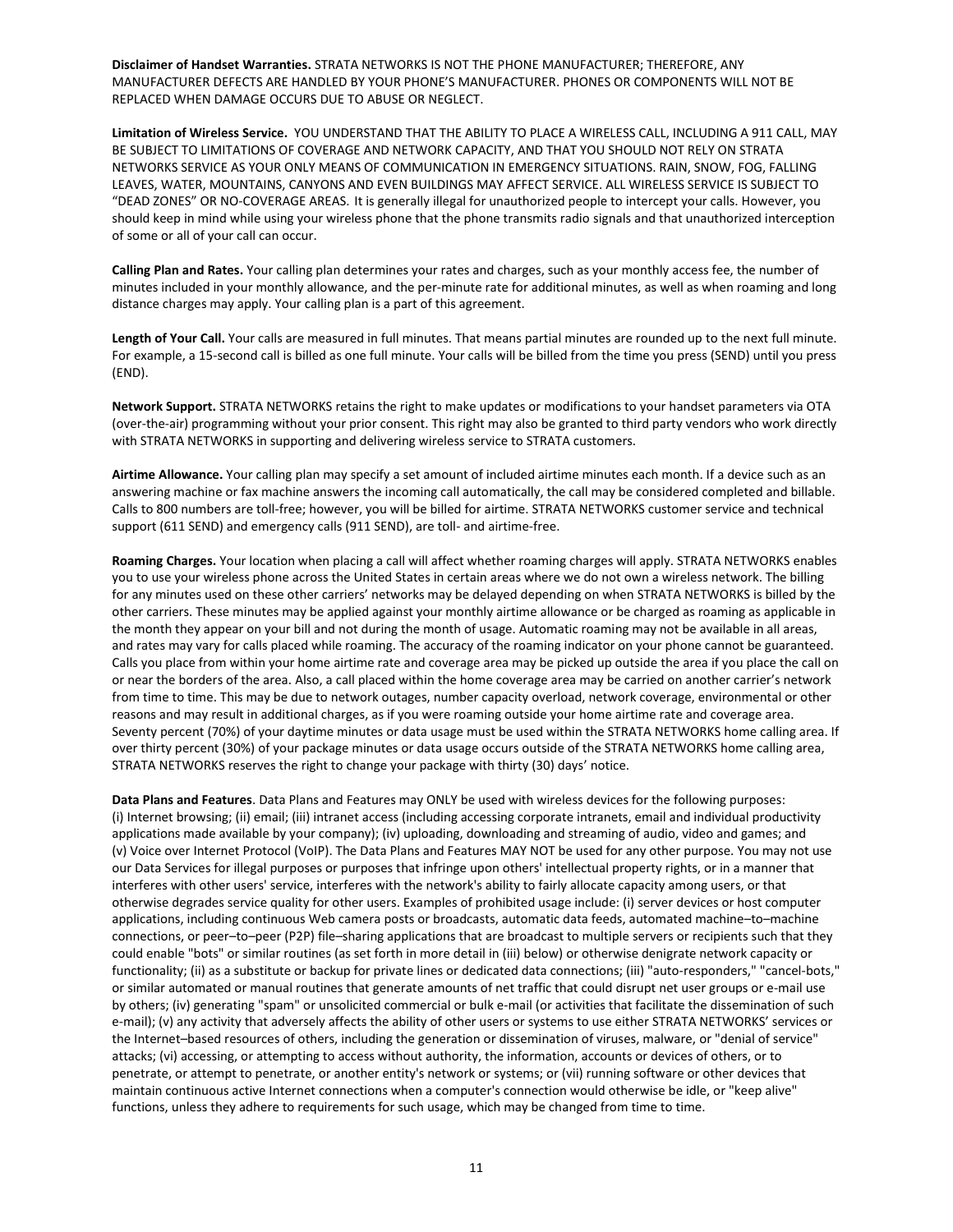You are responsible for all charges, including all data sent and received and "overhead" whether or not you or your recipients actually receive the data. Overhead is all data that is in addition to user-transmitted data, such as control, operational and routing instructions, error-checking characters as well as retransmissions of user-data messages that are received in error. Any unused portion of the megabyte allowance is lost. Data overage and data roam charges vary by plan.

**Unlimited Data Plans.** The absolute capacity of the data network is limited; consequently, STRATA NETWORKS reserves the right to employ network management practices for the benefit of all data users. If you are an unlimited data plan customer, you agree that "unlimited" means you pay a fixed monthly charge for wireless data services regardless of how much data you use. You further agree that "unlimited" does not mean that you can use your data service in any way that you choose or for any prohibited activities referenced above, and that you will not use your unlimited data plan in any manner that is prohibited. During times of network congestion, your data may be temporarily slowed. STRATA NETWORKS reserves the right to manage your data speed, and may limit, restrict, suspend or terminate your data services or switch you to a tiered data plan if it believes you are using the Service in an unauthorized manner or in a manner that is harmful to the network.

**Cumulative Charges.** On any call you make or receive, different kinds of charges may apply. Charges may also apply to two or more calls simultaneously if you use call waiting, call forwarding, three way calling, voicemail, or if you receive an incoming roaming call.

**Prevent Fraud.** STRATA NETWORKS wants to protect your privacy and works hard to prevent unauthorized phone usage or fraud. STRATA NETWORKS recommends the following guidelines to help prevent fraud:

- Report a lost or stolen phone to the police and STRATA NETWORKS immediately. Once you've notified us, we'll suspend service for up to thirty (30) days from your notice to us, or until you replace or recover your wireless phone, whichever comes first. Until you notify us, you are still responsible for all charges to your wireless phone number.
- Review your bill and report any suspicious calling activity. If we conclude that the calls are fraudulent, you will not be held responsible for the charges.
- Have your phone serviced only at a STRATA NETWORKS authorized service center.

**Late Payment/No Payment.** Late payments will be charged interest on the amount due from the due date until the date paid. STRATA NETWORKS reserves the right to suspend and/or disconnect service on accounts more than 10 days past due. If a suspended account is reactivated, a \$75 security deposit (per phone) and reactivation fees may apply. When reactivating service, a credit application may be required.

**Security Deposit.** You may have been asked to leave a security deposit at the time you activated your wireless service. If you end your service with us and don't owe us any money, we'll refund your security deposit. In order to apply or refund your security deposit, we require that your account has been in current status for one full year. It may take several billing cycles to provide a refund. Amounts of less than five dollars will be refunded only upon request. Security deposits paid by credit card will be given to you as a final refund by check, which may take up to 4-6 weeks to process.

**Service Plan Term.** For customers who are on a contract for a particular term, if at any time within the term of the contract you disconnect or fail to make monthly payment and are disconnected, in addition to monies owing for Services, you agree to pay to STRATA NETWORKS a disconnect fee which is the greater of (1) \$200 per phone or \$350 per smart phone; or (2) up to the full amount of the discount you received from STRATA NETWORKS on the purchase price of the phone. If you agree to maintain service for a contract term, upon expiration of the contract term, this agreement will automatically continue on a month-tomonth basis unless you contact us to inform us of any changes, including cancellation. If there is no minimum contract term associated with the service plan you elect, this agreement will apply and automatically continue on a month-to-month basis unless you contact us to inform us of any changes, including cancellation.

**Ownership of Equipment.** STRATA NETWORKS maintains ownership of equipment (wireless phones) which have been discounted for purchase, or which are part of a rebate included with your contract term. If you disconnect Service, you own the equipment only after the disconnect fee and the account are paid in full. SPC codes may only be removed from a customer's phone if the phone is no longer in contract and the account is paid in full. There will be a \$100 charge associated with the removal of a SPC code.

**Your Telephone Number***.* You do not have any rights to any personal identification number, e-mail address or any other identifier STRATA NETWORKS may assign you. This also applies to your telephone number. In certain cases, if you elect to terminate Service from STRATA NETWORKS, you may be able to take your telephone number with you to another carrier. You may or may not be able to use your current wireless telephone on the new carrier's network. If you wish to take your phone number with you when switching to another carrier, do NOT deactivate your number. Once a telephone number has been deactivated, it can no longer be moved to another carrier. Instead, before canceling your STRATA NETWORKS service, have your new service provider advise STRATA NETWORKS of your desire to take your phone number with you. Numbers moved to another carrier before the end of the minimum service term will be treated as an early termination and early cancellation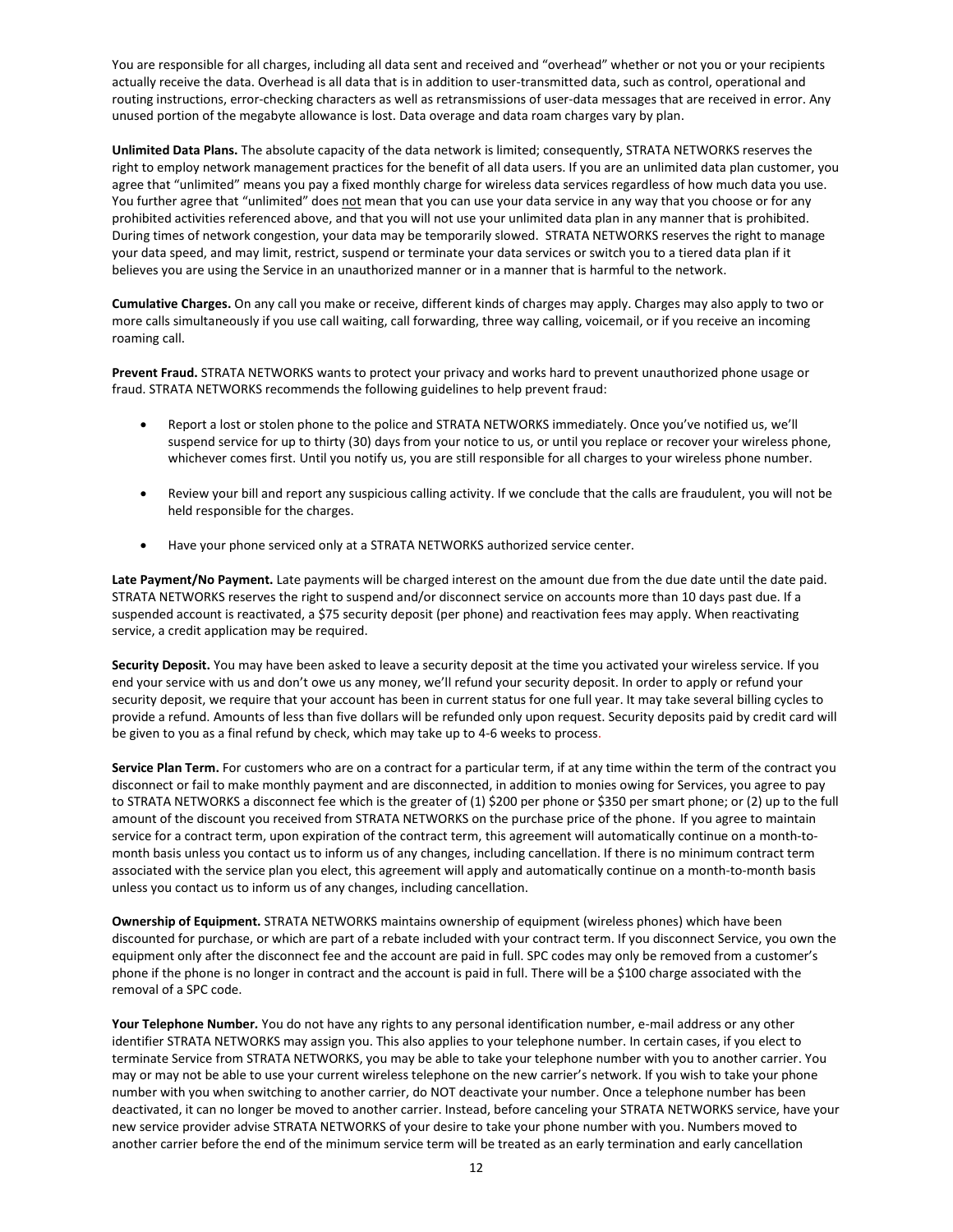charges may apply. You are still responsible for all charges incurred under this agreement even if you choose to take your phone number to another carrier.

**The Location of Your Telephone.** Many handsets are capable of providing STRATA NETWORKS with information as to the location of the handset when a telephone call is initiated. While the accuracy of this location determination varies from call to call as a function of conditions at the time and place of making the call, STRATA NETWORKS will disclose the location of your telephone, based upon information reported by the phone, to emergency personnel anytime you place a call to "911." Not all 911 answering points are capable of processing caller location information and not all handsets are capable of providing locational information to the STRATA NETWORKS network. Consult your telephone owner's manual or contact STRATA NETWORKS to determine whether your wireless telephone is capable of providing locational information which the STRATA NETWORKS network can pass along to emergency personnel.

**Compatible Handsets.** Some features require the use of compatible handsets in order to function properly.

**Authorized Users.** The name(s) on your Service Order or an authorized user properly designated by you are the only authorized name(s) to make calling plan changes or billing inquiries. STRATA NETWORKS will use the address specified on the Service Order for any notices which it may send to you until such time as you provide STRATA NETWORKS with a different address, to use for such purpose, in writing.

#### **iPad SERVICE TERMS & CONDITIONS**

In addition to the General Terms and Conditions above, the following terms and conditions are specifically applicable to STRATA NETWORKS' iPad Service:

- **2-Year Contract Service.** If you have a two-year contract and cancel your service agreement, a \$100 Early Termination Fee applies for each line of service that you terminate early.
- **Payment Plan:** If you are on a monthly payment plan, you must stay current on all monthly installment payments. Taxes for device(s) are due upon sale. If you default on your payments, you will be held liable for all payments on the remaining balance and any or all collection fees.

### **CABLE TELEVISION SERVICE TERMS & CONDITIONS**

In addition to the general Terms and Conditions, above, the following applies to your cable television service:

**TiVo Early Termination Fee.** You must return all equipment to a local STRATA NETWORKS business office in working condition, normal wear and tear excepted, to prevent additional fees for non-returned equipment. If there is a remaining time on your current TiVo two-year contract, you will be required to pay a fee of \$5/box for every month remaining in the contract period plus the fee identified below:

0-6 months at \$100/set top box 7-12 months at \$75/set top box 13-18 months at \$50/set top box 19-24 months at \$25/set top box

If a Set Top Box is not returned, your account will be charged the cost of the equipment plus the Early Termination Fee identified above.

#### **VOICE OVER INTERNET PROTOCOL (VoIP) SERVICE TERMS AND CONDITIONS**

In addition to the General Terms and Conditions above, the following terms and conditions are specifically applicable to STRATA NETWORKS' VoIP Service:

**Description of VoIP Services.** VoIP services allow you to make or receive telephone calls over the internet to or from the public switched telephone network. The Analog Terminal Adapter (ATA) is a device that allows you to connect a normal public switched telephone network telephone to the Internet in order to make or place telephone calls. The nature of VoIP telephone calls, while appearing similar to traditional telephone calling services, creates unique limitations and circumstances, and you acknowledge, understand, and agree that differences exist between traditional telephone service and VoIP telephone services, including the lack of traditional 911 emergency services.

**911 and E-911 Calls.** Prior to the initialization of the Services, on your Service Order you shall provide accurate name and address information where the ATA and the Services will be utilized (also known as "Registered Location") for the purpose of updating the E-911 Data Base. If your Registered Location provided on your Service Order does not convert to a valid Master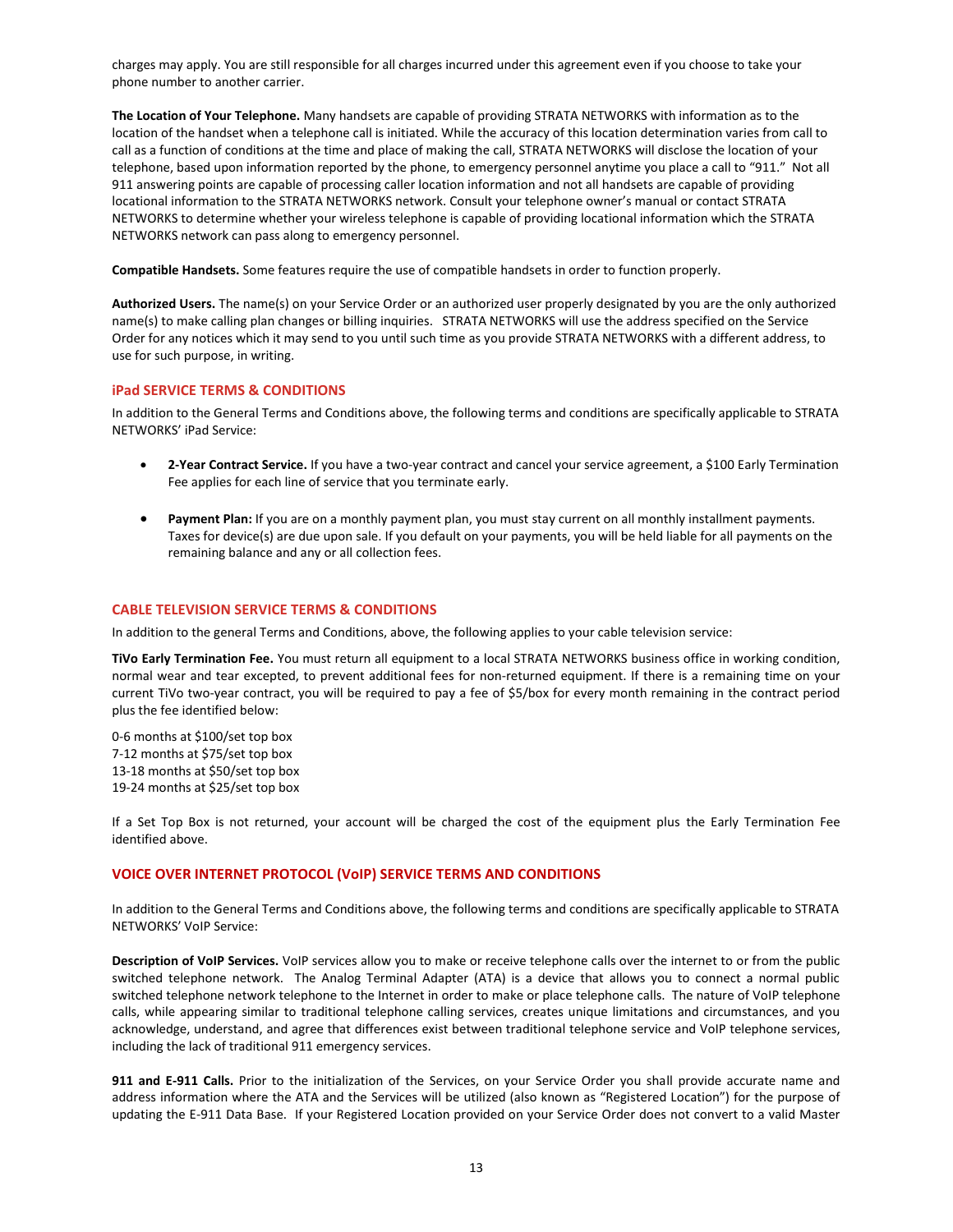Street Address Guide (also known to as the "MSAG") address for your locality, STRATA NETWORKS will notify you and stop all processing of the order until you provide an MSAG-compatible address.

**Accuracy of Registered Location Information.** You assume all responsibility for the accuracy of the Registered Location that you provide to STRATA NETWORKS for entry into the E-911 Data Base. You bear the responsibility to notify STRATA NETWORKS of any changes to the Registered Location. You agree to indemnify and hold STRATA NETWORKS harmless from any claims, damages, or suits related to the accuracy of data provided by you for inclusion in the E-911 Data Base. You shall provide (and update as necessary) STRATA NETWORKS with accurate information related to E-911 Service, including, but not limited to: location of individual telephone stations and a description of your facilities, equipment and software for the Services. You acknowledge and agree that you will not use STRATA NETWORKS' Services from any location other than the Registered Location, and that you will not use the ATA from any location other than the Registered Location. It is your responsibility to update the physical location information where the service is being used, or where the ATA is being used, if it differs from the prior Registered Location.

**Limitation to 911 and E-Service.** You acknowledge and understand that access to emergency services through 911 and E-911 calls is limited; that the VoIP Service supports E-911 (where available); and that access to emergency service is available only if the service is operated from the Registered Location, and then only if you have an active connection to the service. You acknowledge and understand that if there is a service outage (even related to extended power outages) for any reason, such outage may prevent all voice service, including 911 dialing.

**Service Outages Due to Power Failure or Disruption.** Dependent upon your location, network backup power systems may be in place during the event of a power failure. Your device, as set forth herein, may also provide limited battery backup. Consult with STRATA NETWORKS to determine whether or not your device has battery backup.

**Service Outages Due to Internet Outage or Suspension or Disconnection of Broadband Service or ISP Service.** Service outages or suspensions or disconnections of service by your broadband provider or ISP will prevent all STRATA NETWORKS VoIP Service, including 911 Dialing, from functioning.

**Service Outages Due to ISP or Broadband Provider Blocking of Ports or Other Acts.** Your ISP or broadband provider or other third party may intentionally or inadvertently block the ports over which the Service is provided or otherwise impede the usage of the Service. In that event, provided that you alert us to this situation, we will attempt to work with you to resolve the issue. During the period that the ports are being blocked or your Service is impeded, and unless and until the blocking or impediment is removed or the blocking or impediment is otherwise resolved, your Service, including the 911 dialing feature, may not function. You acknowledge that STRATA NETWORKS is not responsible for the blocking of ports by your ISP or broadband provider or any other impediment to your usage of the Service, and any loss of service, including 911 dialing, which may result. In the event you lose service as a result of blocking of ports or any other impediment to your usage of the Service, you will continue to be responsible for payment of the Service charges unless and until you disconnect the Service in accordance with this agreement.

**Other Service Outages.** If there is a Service outage for any reason, such outage will prevent all Service, including 911 dialing, from functioning. SUCH OUTAGES MAY OCCUR FOR A VARIETY OF REASONS, INCLUDING, BUT NOT LIMITED TO, THOSE REASONS DESCRIBED ELSEWHERE IN THIS AGREEMENT.

**Network Congestion; Reduced Speed for Routing or Answering 911 Dialing Calls.** There may be a greater possibility of network congestion and/or reduced speed in the routing of a 911 dialing call made utilizing the Service as compared to traditional 911 dialing over traditional public telephone networks.

**Time.** You also acknowledge that it may take STRATA NETWORKS up to seven (7) days to get the correct address information to E-911 database and that during that time the E-911 Data Base may have the wrong address information. You should be prepared to give the local emergency operator answering the 911 call, your call back number and exact location.

**Release; Limitation of Liability; and Indemnification.** You agree to release, indemnify, defend, and hold harmless STRATA NETWORKS from any and all losses, claims, demands, damages, expenses, suits or other action or any liability whatsoever including, without limitation, costs and attorneys' fees, suffered, made, instituted, or asserted by you and your users against STRATA NETWORKS arising out of, or related to, 911/E-911 service, including, but not limited to, the delivery of 911/E911 calls to emergency call centers, the delivery of the end user's call back number and location information, and/or providing information to customers of the capabilities and limitations of 911/E-911 services. You will indemnify and hold STRATA NETWORKS, its affiliates, directors, officers, employees and agents from and against all claims, demands, actions, causes of action, damages, liabilities, losses and expenses (including reasonable attorneys' fees) incurred as a result of any act or omission, representation or statement by you, your affiliates, directors, officers, employees or agents related to E-911 services.

**Devices.** STRATA NETWORKS requires the use and/or rental of VoIP devices, including, but not limited to a Multi-media Terminal Adapter ("MTA"), an ATA, or other IP connection device to be used in conjunction with the STRATA NETWORKS VoIP Services.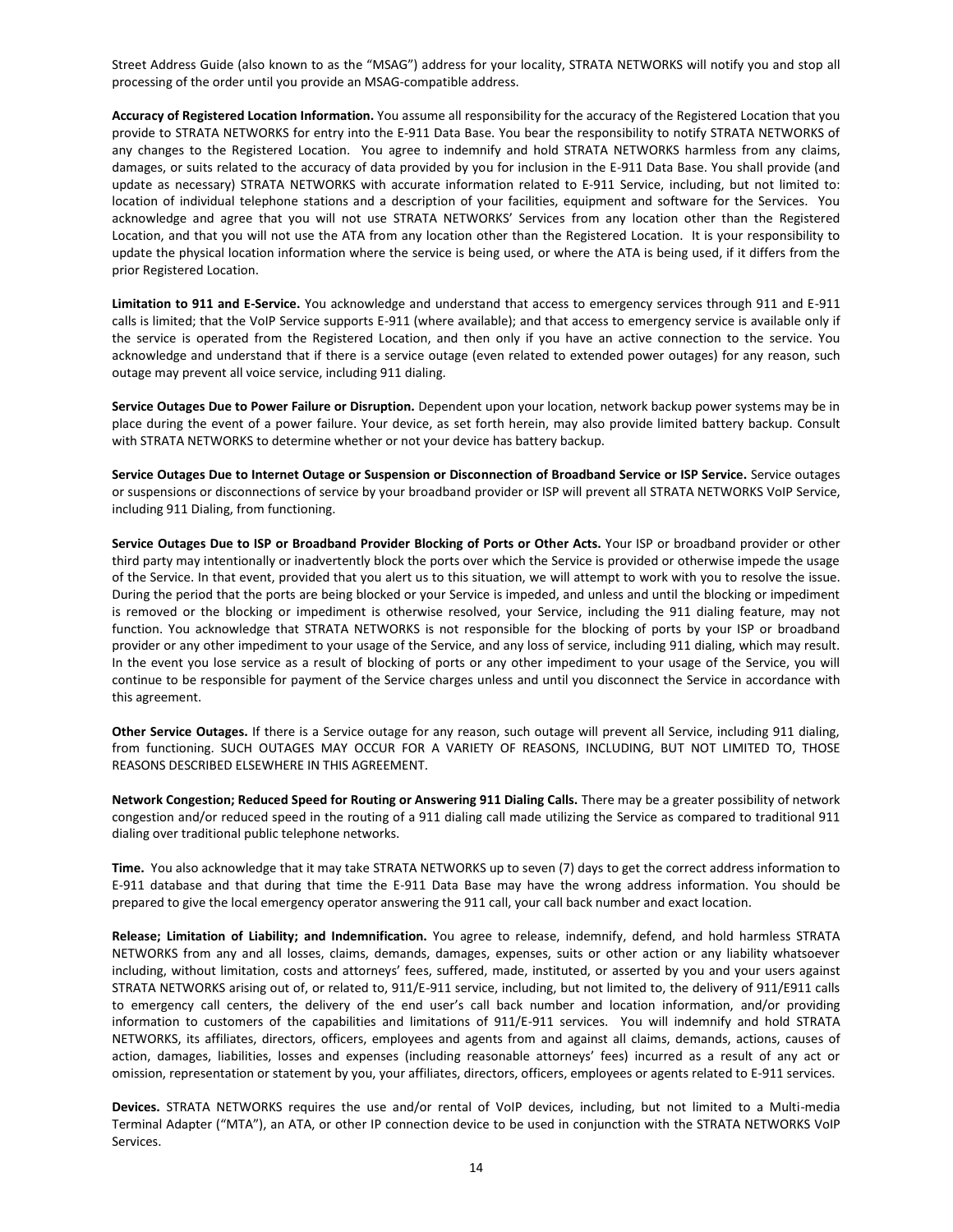**Device with battery backup.** Battery backup on qualifying devices is limited. Excessive use during a power outage will result in shortened life of the internal battery. The device will provide indication of low battery voltage. You should contact STRATA NETWORKS for instructions or replacement. Failure of network power backup systems or the MTA internal backup system during a power failure or disruption will prevent all service, including 911 dialing, from functioning.

**Device without battery backup.** Devices that do not have a battery backup cannot support 911 dialing in event of a power failure or disruption. If there is an interruption in the power supply, the STRATA NEWTORKS' VoIP Service, including 911 Dialing, will not function until power is restored. Following a power failure or disruption, you may need to reset or reconfigure the device prior to utilizing the STRATA NETWORKS' VoIP Service, including 911 dialing.

**Prohibited Uses of STRATA NETWORKS VoIP.** Prohibited uses of STRATA NETWORKS' VoIP Services include, but are not limited to:

- Using STRATA NETWORKS' VoIP Services in any way that is threatening, abusive, harassing, defamatory, libelous, deceptive, fraudulent, invasive of another's privacy, or any similar behavior.
- Using STRATA NETWORKS VoIP Services with auto-dialers.
- Telemarketing.
- Use of fax machines for fax broadcasting or fax blasting.
- Extensive call forwarding or use of call forwarding or conference features to act as a bridge to chat lines or other conferencing facility.
- Operating a business with residential service (including a home-based business, a non-profit business, governmental or other enterprise).
- Operating a call center or conference line.
- Transmission or reception of broadcasts over teleconferencing facilities.
- Transmission or reception of recorded material or communications which do not consist of standard residential voice calling involving life dialog between individuals.
- Utilization of STRATA NETWORKS' VoIP service for monitoring services, data transmissions, or transcription services.
- Transmissions or reception of broadcasts.
- Resale of the STRATA NETWORKS' VoIP Services to others.

If you pay a flat monthly rate for your calling plan, that fee may not cover certain types of calls. You will be billed for these excluded call types on a per-call basis or a measured basis.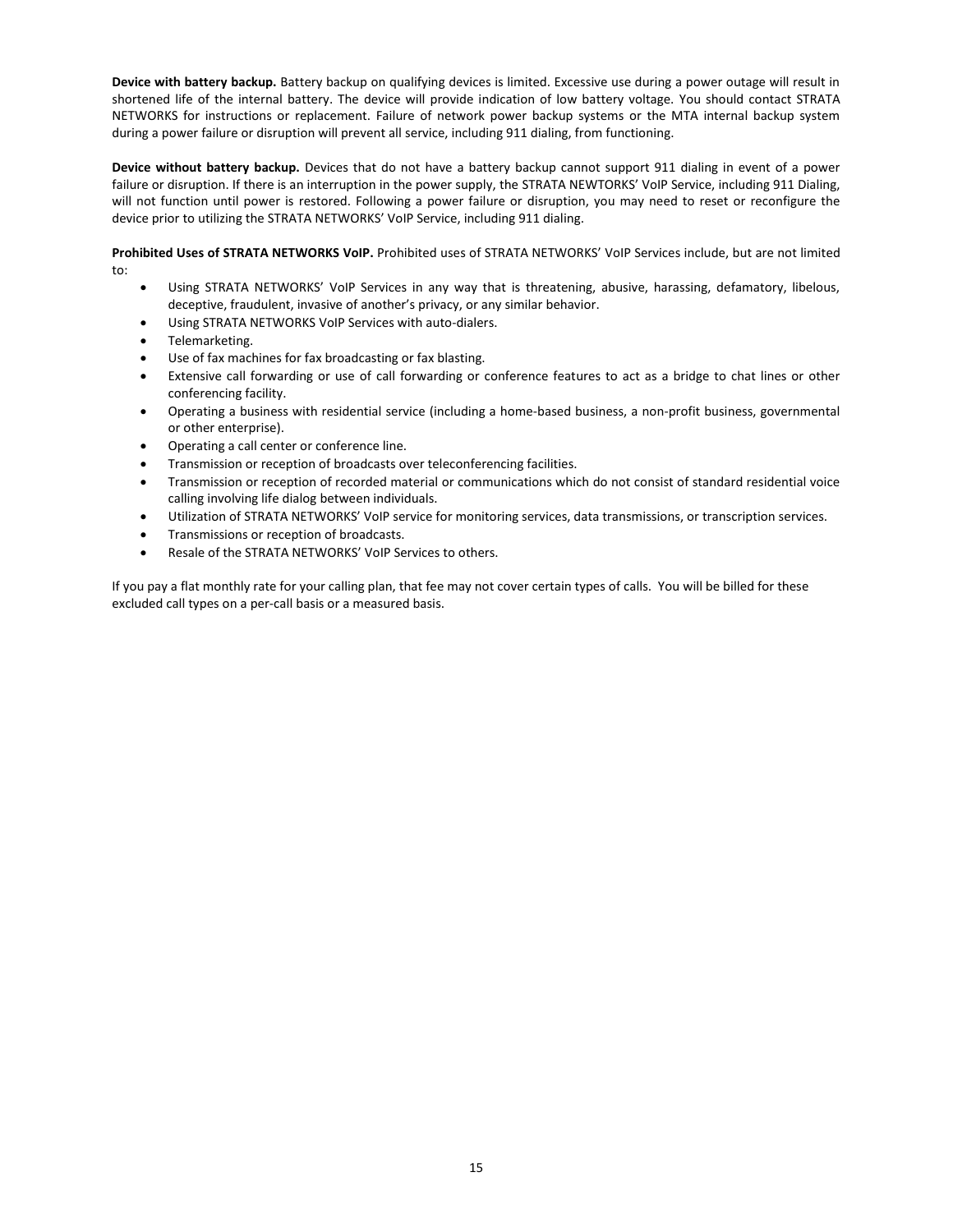# **ADDITIONAL TERMS AND CONDITIONS**

# **ACCESS TO EMERGENCY RESPONSE SERVICES**

Customer's use of STRATA NETWORKS ("STRATA NETWORKS") Phone Service ("Service") is conditioned on acceptance of, and compliance with, the following terms and conditions of service. These terms and conditions are part of and in addition to STRATA NETWORKS' TERMS AND CONDITIONS.

- 1. **Acceptance of terms and conditions and responsibility for the Service**. Customer acknowledges that Customer is accepting these terms and conditions on behalf of all persons who use the Service on Customer's account and that Customer shall have sole responsibility for ensuring that all other users understand and comply with these terms and conditions and all applicable STRATA NETWORKS policies. Customer acknowledges that Customer shall be responsible for any transactions made through the Service.
- 2. **Kari's Law**. In August 2019, the Federal Communications Commission ("FCC") adopted rules implementing Kari's Law, requiring direct 911 dialing and notification capabilities in multi-line telephone systems ("MLTS").
	- a. Customer acknowledges and agrees that, where applicable, STRATA NETWORKS has provisioned MLTS in compliance with Kari's Law, including MLTS capable of allowing a user to directly initiate a call to 911 from any station equipped with dialing facilities, without dialing any additional digit, code, prefix or post-fix, including any trunk-access code such as the digit 9, regardless of whether the user is required to dial such a digit, code, prefix or post-fix for the other calls.

Where STRATA NETWORKS is engaged in the business of installing, managing or operating the MLTS, STRATA NETWORKS will configure the MLTS to provide MLTS Notification, as prescribed in Kari's Law, to a central location at the facility where the system is installed or to another person or organization regardless of location in compliance with Kari's Law. Customer acknowledges that it is responsible for providing STRATA NETWORKS with its preferred method of MLTS Notification and sufficient contact information for at least two contacts where MLTS Notification may be sent ("MLTS Emergency Contacts") and keeping such information updated at all times. Customer agrees to notify a STRATA NETWORKS customer service representative by calling 435-622-5007.

- b. CUSTOMER ACKNOWLEDGES AND AGREES THAT STRATA NETWORKS WILL NOT BE RESPONSIBLE FOR ANY LOSSES OR DAMAGES ARISING AS A RESULT OF THE CUSTOMER PERFORMING THE FUNCTIONS OF A PERSON ENGAGED IN INSTALLING, MANAGING, OR OPERATING AN MLTS, INCLUDING ACTIVELY MAKING ANY CHANGES TO THE MLTS NOTIFICATION, MLTS NOTIFICATION SYSTEM, AND/OR MLTS EMERGENCY CONTACTS ON ITS OWN. CUSTOMER ALSO ACKNOWLEDGES AND AGREES THAT STRATA NETWORKS WILL NOT BE RESPONSIBLE FOR ANY LOSSES OR DAMAGES ARISING AS A RESULT OF CUSTOMER DECLINING TO USE THE SERVICES OFFERED.
- 3. **RAY BAUM'S Act**. Section 506 of RAY BAUM'S Act was enacted to ensure that accurate location information is conveyed with 911 calls so that first responders can more quickly locate the caller. These rules apply to the following 911-capable services: fixed telephony, interconnected Voice over Internet Protocol ("VoIP") services, Internet-based Telecommunications Relay Services ("TRS"), mobile text service and MLTS. To ensure the correct routing, handling, delivery or answering of 911 calls made by Customers' end users, Customer acknowledges and agrees that it is solely responsible for complying and obtaining from its end users and providing proper and current address information or automatic line identification ("ALI") and/or automatic number identification ("ANI") for every emergency response location ("ERL") in compliance with Section 506 of RAY BAUM'S Act and any other applicable federal or state rules and regulations. Customer also acknowledges and agrees that any address information and/or ANI and/or ALI provided to STRATA NETWORKS will conform to the applicable numbering schemes and regulatory requirements.
	- a. **Private Branch Exchange (PBX)**. Customer acknowledges and agrees that it is the responsibility of the PBX owner or operator to transmit an Emergency Location Information Number ("ELIN"), that will be used to relay the address and caller data to emergency services, to STRATA NETWORKS for each ERL. Customer also acknowledges and agrees that the number used as the ELIN must be able to be called by the public safety answering point ("PSAP") and reach a live person. Customer also acknowledges and agrees that all address information for each ELIN must be provided to STRATA NETWORKS prior to activation of service. Customer acknowledges and agrees that failure to properly map and send an appropriate ELIN during a 911 call, or sending a direct inward dial number ("DID") that is not mapped to an ELIN within the PBX when 911 is called, will result in a "No Record Found" ("NRF") condition and the PBX owner will be billed \$100 per occurrence on their monthly invoice if this occurs. Customer also acknowledges and agrees that Customer, as the owner and operator of a multi-station or PBX MLTS connected to the STRATA NETWORKS network, shall design and maintain the PBX MLTS to provide a callback number and ERL.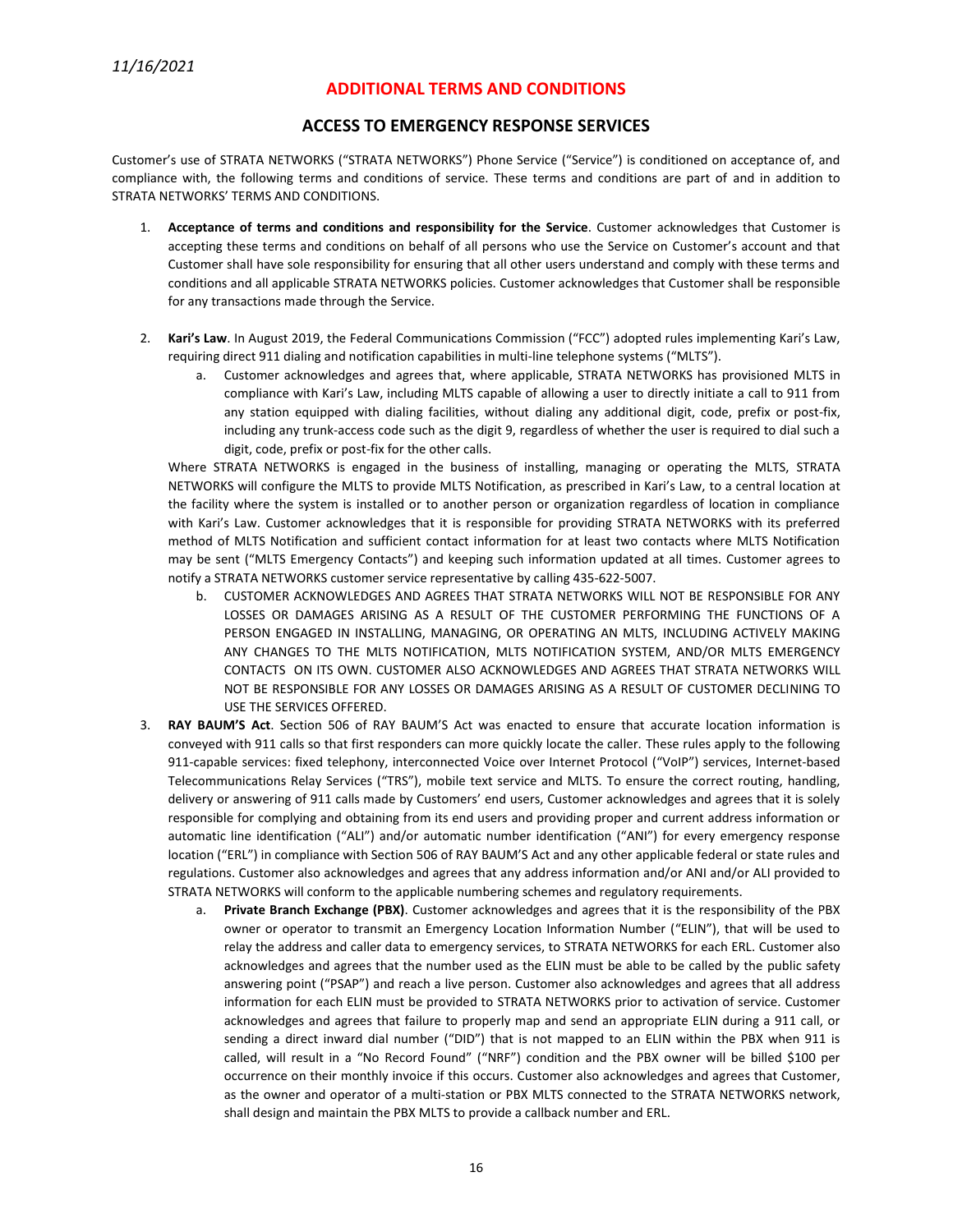- b. **Session Initiation Protocol ("SIP")**. For SIP connections, Customer acknowledges and agrees that the P-Asserted-Identity ("PAI") header field must equal the ELIN or "From" number in the SIP invite. Customer acknowledges and understands that STRATA NETWORKS expects to see the ELIN in the "From" number field if IP-PRI service is being provided.
- c. **Shared Residential MLTS**. Customer acknowledges and agrees that the operators of shared MLTS serving residential customers shall ensure that the shared MLTS is connected to the public switched network ("PSTN") and that 911 calls from the MLTS result in at least one distinctive ANI and ALI for each residential unit.
- d. **Hotel or Motel MLTS.** Customer acknowledges and agrees that an operator of a hotel and/or motel MLTS is responsible for ensuring that 911 calls originating from a hotel or motel MLTS allow the 911 system to clearly identify the address and specific location of the 911 caller, including but not limited to room number, hotel location (i.e. pool #1 or laundry room #2) and any information necessary to identify the location of the caller within the hotel or motel.
- e. **Business MLTS.** Customer acknowledges and agrees that an operator of a business MLTS shall be responsible for ensuring that calls to 911 from any telephone on the system result in an ANI and/or ALI for each respective ERL. STRATA NETWORKS, when in the position of provider of MLTS services that serve multiple employers' business locations, shall ensure that calls to 911 from any telephone result in the provision of an ANI and/or ALI for the respective ERL of each business location sharing the system. Customer agrees and acknowledges that only one ERL is required in the following circumstances:
	- An employer's workplace is less than 40,000 square feet, located on a single floor and on a single contiguous property
	- An employer's workplace is less than 7,000 square feet, located on multiple floors and on a single contiguous property; or
	- An employer's workplace is a single public entrance, single floor facility on a single contiguous property.
- f. **Schools**. The operator of a school or education institution's MLTS connected to the PSTN must ensure that calls to 911 from any telephone on the system result in an ANI and/or ALI for each respective ERL.
- g. **Hosted VoIP and SIP Trunking Limitations**. Customer acknowledges and agrees that it understands the following limitations related to the provision of accurate location information:
	- There may be a reasonable delay in inputting Registered Location information into STRATA NETWORKS database after initial installation of Hosted VoIP or SIP Trunking service, at which point access to emergency response services may only be available via fixed devices;
	- When Customer or Customers' end user uses a soft phone client on a mobile phone to dial 911, the user will be redirected and forced to dial 911 from the mobile phone's dial pad, leveraging the mobile carrier's network for location services;
	- Hosted VoIP and SIP Trunking services do not support any outgoing calls, including 911 calls, from Hosted VoIP seats or SIP Trunk telephone number ("TN") that are not associated with a fixed IP device (e.g. voicemail only seats), unless another telephony device, from which the call may be originated via the end user portal (CommPortal), is used;
	- For Hosted VoIP, including Managed Voice or Cloud PBX, the PSAP receiving an end user's 911 call is selected based on the valid street address where the services will be used ("Registered Address") and the Calling Party Number ("CPN") for the Registered Address. The CPN will be delivered with the emergency call and the PSAP will have the Registered Address associated with the CPN. An end user's Registered Address may not sufficiently pinpoint the specific location of the emergency; therefore, end user's must be able to tell the PSAP the specific location where emergency services are needed;
	- For SIP Trunking, 911 calls are routed based on the Registered Address where the SIP trunk(s) is installed. The CPN delivered to the PSAP with the 911 call will have the TN for the Registered Address. The CPN delivered to the PSAP may be different from the customer from which an end user has placed the emergency call base on the options the Customer has selected for its PBC and/or IAD, and Registered Address may not be sufficient to identify the specific location of the emergency. Therefore, End Users must be able to tell the PSAP the specific location where emergency services are needed.
- h. **Changes in Service Location, Registered Address Information, and/or Other Location Information Provided**. Customer acknowledges and agrees that it is solely responsible for updating STRATA NETWORKS as to any changes in location where services are provided, equipment is located, registered address or any other location in information provided. Customer acknowledges that it can make changes to location information here by sending a written update to 211 E 200 N, Roosevelt, UT 84066 or by calling 435-622- 5007.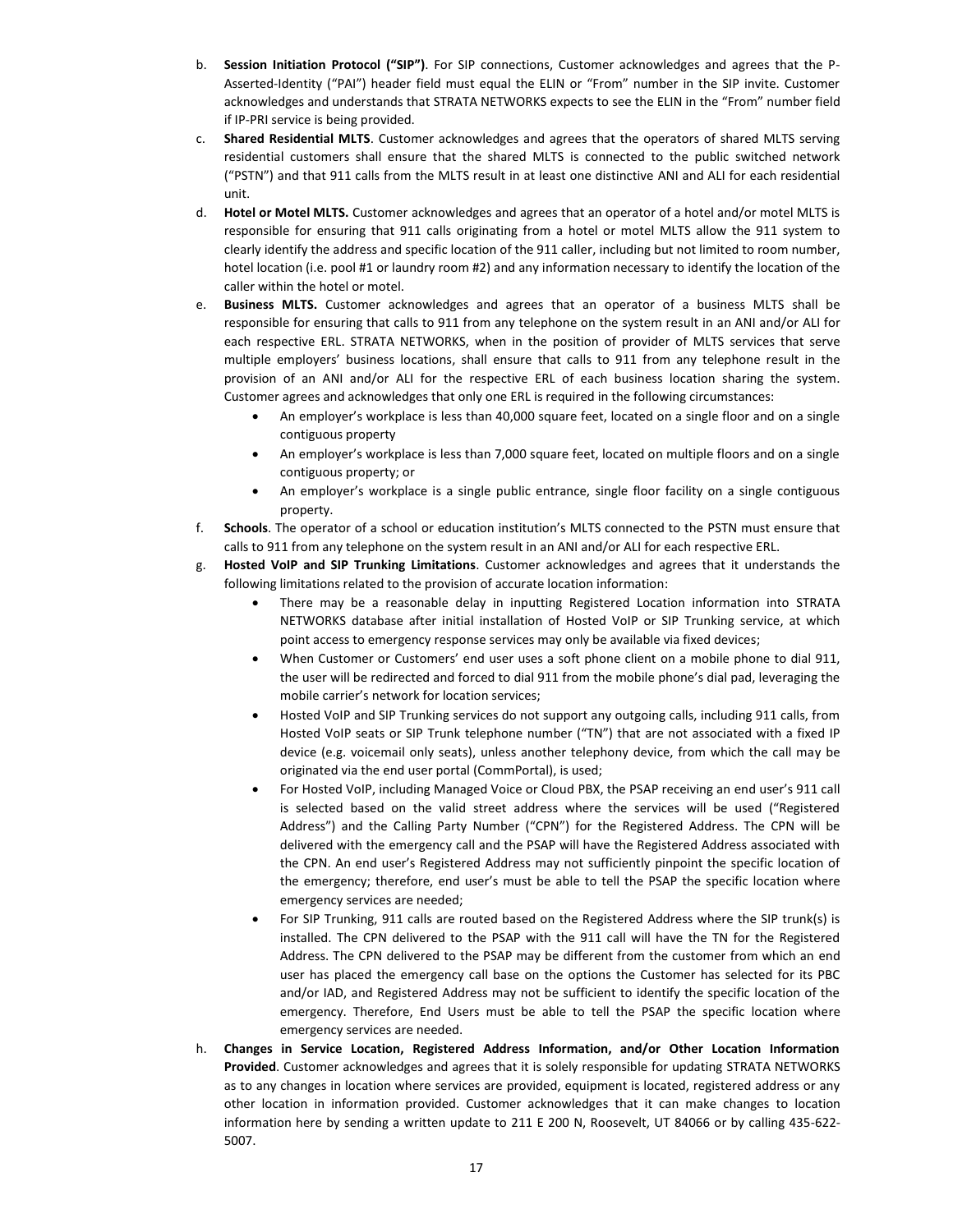- 4. **Customer Notification Regarding Telephone Services Provided Over Internet Protocol**. Calling 911 and accessing emergency response services through STRATA NETWORKS's telephone services provided over Internet protocol operates differently than traditional 911 service. The FCC requires STRATA NETWORKS to advise customers of the circumstances under which 911 may not be available or may be in some way limited by comparison to traditional 911 service.
	- a. Customer acknowledges and agrees that, with regard to telephone services provided over Internet protocol, the voice-enabled modem used to provide the telephone services is electrically powered and that, unless Customer ensures that it has access to emergency backup power, the telephone services, including the ability to access 911 services and home security and medical monitoring services, may not operate or service may be limited under the following circumstances, including but not to:
		- **Internet Connection Failure**. If there is no Internet service at the location or the Internet connection is degraded or otherwise disrupted.
		- **Power Outage**. There is a power outage at the location where STRATA NETWORKS's Service is being used.
		- **Network Outage**.
		- **Service Relocation and Non-Native Telephone Numbers**. Traditional 911 service automatically sends 911 calls to the appropriate local emergency responder, or PSAP, based on the user's telephone number. Traditional Enhanced 911 ("E911") automatically sends 911 calls to the appropriate PSAP along with the user's address and telephone number. Customer acknowledges and agrees that a user's telephone number does not necessarily correspond with the user's physical location and, therefore, all users must provide STRATA NETWORKS with their Registered Address when the company sets up their Service. Customer acknowledges and agrees that the Registered Address is the validated street address where the users will be using STRATA NETWORKS' Service. STRATA NETWORKS will, where possible, automatically transmit a user's Registered Address to the PSAP. Accordingly, Customer acknowledges and agrees that, if a user relocates the equipment (for example, laptop, tablet, mobile device, desktop phone or desktop computer) used to access STRATA NETWORKS' Service, it is the Customer or Customers' end user's responsibility to update the Registered Address STRATA NETWORKS has on file. To update the Registered Address, Customer must call 435-622-5007. Customer acknowledges and agrees that, if the Customer or Customers' end user switches locations and fails to update the Registered Address with STRATA NETWORKS, any 911 call the user makes using STRATA NETWORKS' Service will be routed based on the user's previously provided Registered Address and therefore may not be routed to the appropriate PSAP for the user's current location. Customer acknowledges and agrees that, once a user notifies STRATA NETWORKS of a change in the Registered Address, there may be a delay in making the new Registered Address available to properly route 911 calls and advise PSAPs of the user's Registered Address. In circumstances when direct routing to PSAPs is not available, STRATA NETWORKS will route 911 calls to a 24/7 emergency call center where trained agents will ask for the STRATA NETWORKS, location, and telephone number of the person calling 911 and will contact the appropriate PSAP to send help. Customer acknowledges and agrees that, in this instance, the call center will not automatically receive the user's address and telephone number and, therefore, will not be able to call the user back if the call is not completed, dropped or disconnected. Therefore, it is the Customer's responsibility to be ready to state the nature of the emergency and provide their location information and telephone number when dialing 911.
		- **Outbound-Only Extensions.** Customer may choose to enable certain extensions for outboundonly calling. Outbound-only extensions will not be assigned a telephone number to receive inbound calls and may not be used to call 911.
		- **Equipment Failure**. If there are any failures with any equipment accompanying STRATA NETWORKS' Service, including Internet connectivity routers, Customer's data equipment, Customer's network, Customer premise switches/routers, phones, handsets, soft phone clients, or other IP enabled devices or cable cuts.
		- **Suspension or Termination of Service**.
		- **Maintenance Work**. If maintenance is being performed on STRATA NETWORKS' Network.
	- b. Customer acknowledges and agrees that it is important to place warning labels next to all devices where STRATA NETWORKS' telephone services are provided over Internet protocol, including all hosted and session initiation protocol ("SIP") telephones, analog telephone adapters and telephones attached to an analog telephone adapter having the capability of connecting to STRATA NETWORKS' service, and any computers having softphone software installed. Customer acknowledges and agrees to post the labels conspicuously near or on each device so that a caller may easily see it. Failure to situate the sticker or